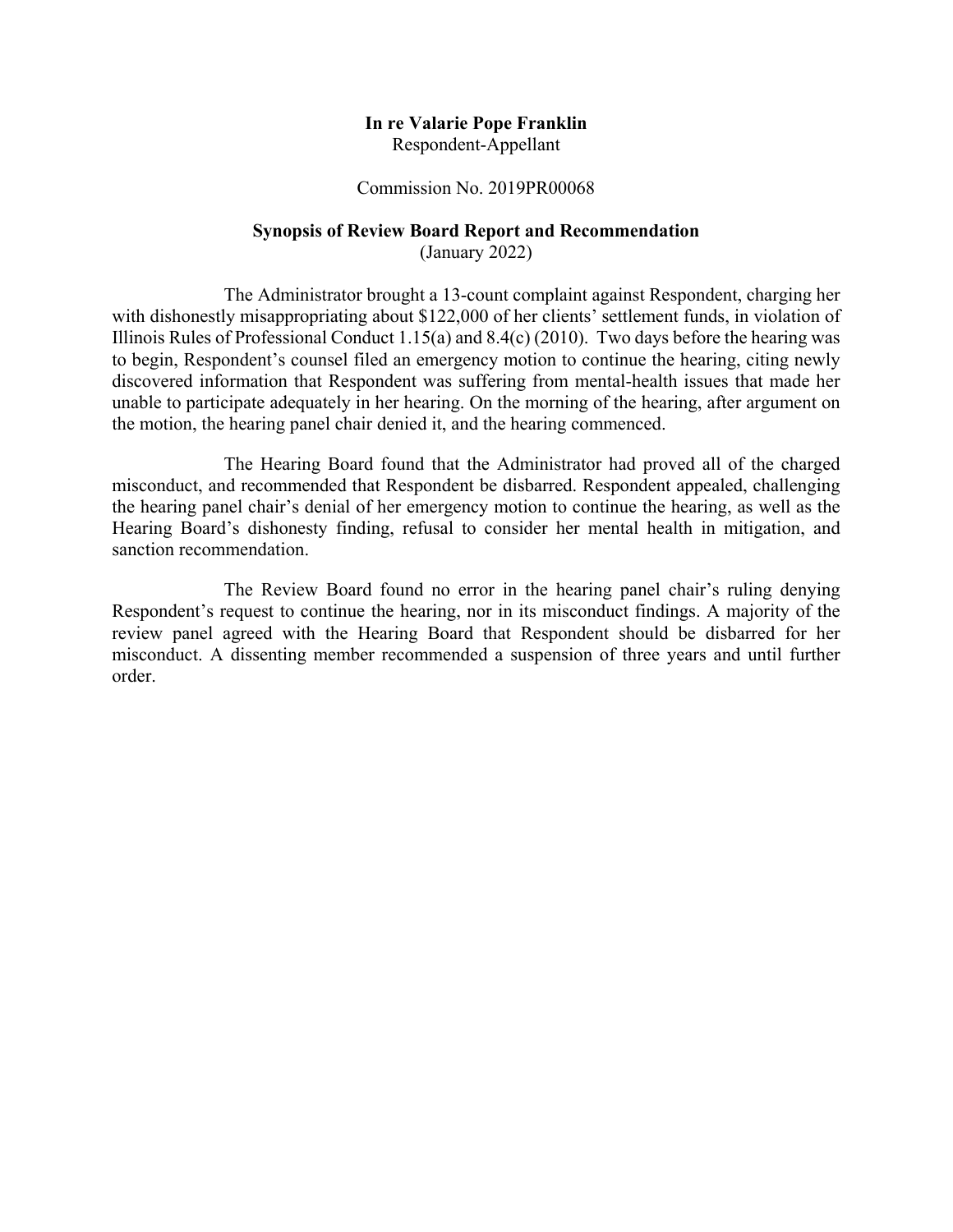## **BEFORE THE REVIEW BOARD OF THE ILLINOIS ATTORNEY REGISTRATION AND DISCIPLINARY COMMISSION**

In the Matter of:

## **VALARIE POPE FRANKLIN,**

Respondent-Appellant,

Commission No. 2019PR00068

No. 6224951.

## **REPORT AND RECOMMENDATION OF THE REVIEW BOARD**

### SUMMARY

The Administrator brought a 13-count complaint against Respondent, charging her with dishonestly misappropriating about \$122,000 of her clients' settlement funds, in violation of Illinois Rules of Professional Conduct 1.15(a) and  $8.4(c)$  (2010).<sup>1</sup>

Two days before the hearing was to begin, Respondent's counsel filed an emergency motion to continue the hearing, citing newly discovered information that Respondent was suffering from mental-health issues that made her unable to participate adequately in her hearing. On the morning of the hearing, after argument on the motion, the hearing panel chair denied it, and the hearing commenced.

Following the hearing, the Hearing Board found that the Administrator had proved all of the charged misconduct, and recommended that Respondent be disbarred.

Respondent appealed, challenging the hearing panel chair's denial of her emergency motion to continue the hearing, as well as the Hearing Board's finding of dishonesty, refusal to consider her mental health in mitigation, and sanction recommendation. She asks that

## **FILED**

January 20, 2022

**ARDC CLERK**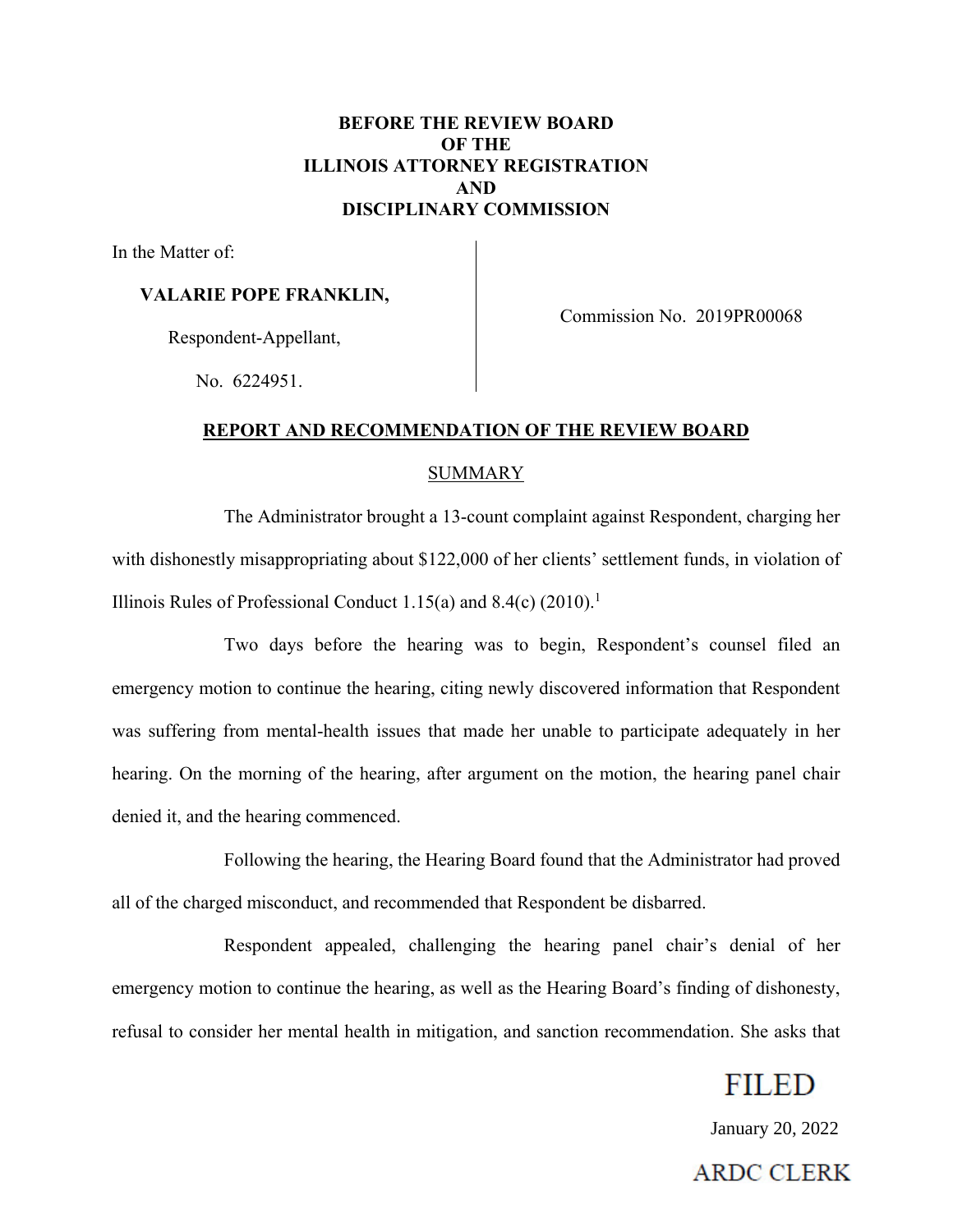this matter be dismissed or remanded, or, in the alternative, if any sanction is to be imposed, that it be a suspension stayed by probation.2

For the reasons that follow, we find no error in the hearing panel chair's ruling denying Respondent's request to continue the hearing, nor in its misconduct findings. A majority of the review panel agrees with the Hearing Board that Respondent should be disbarred for her misconduct. A dissenting member recommends a suspension of three years and until further order.

#### BACKGROUND

#### Respondent's Handling of Client Funds and Use of Bank Accounts

Respondent started her own solo law practice in 1993, focusing on workers' compensation, personal injury, and family law. Between 2014 and 2017, during which time the misconduct at issue in this matter took place, she was the sole signatory on business checking account 1872 ("Account 1872") at U.S. Bank, which she opened in the early 1990s to deposit client and third-party funds. She had requested a client trust account, and the printed checks identified the account as such, but the account was not an IOLTA account. Respondent also had other accounts at U.S. Bank, including a business checking account she used as the firm's operating account, a firm expense account, and personal accounts.

When Respondent received settlement funds on behalf of her clients, she deposited them into Account 1872. She knew she was required to hold client funds separate from her own property until they were disbursed, and no clients authorized her to use any portion of their settlement funds, other than fees to which she was entitled, for her own purposes.

Respondent's bank statements show that, during the time period of 2014 to 2016, Respondent frequently transferred funds from Account 1872 to her other accounts, particularly when the other accounts had low balances, and then made payments from those accounts for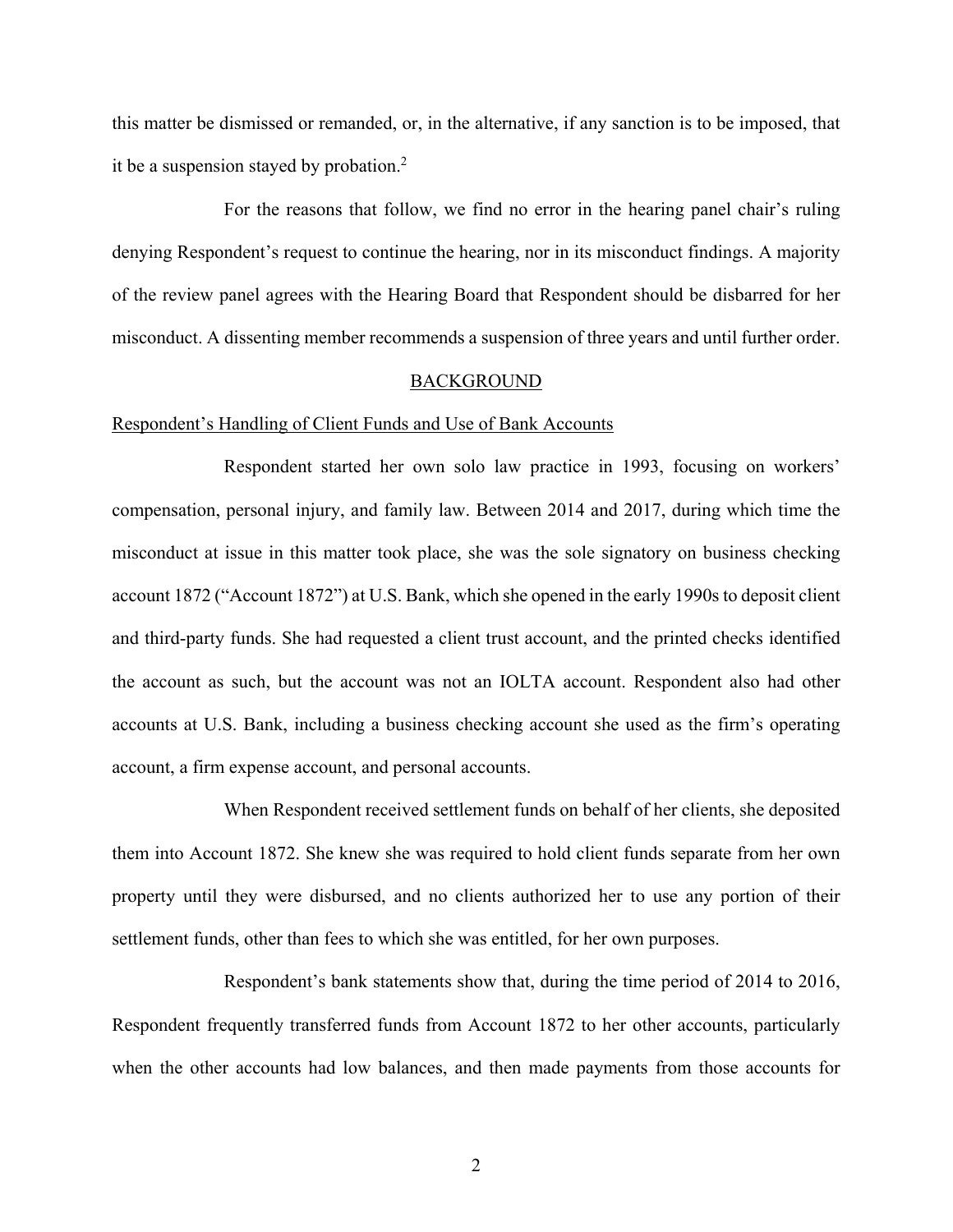personal or business purposes. She also wrote checks on Account 1872 to cover her personal expenses. On checks used to pay for letterhead, malpractice insurance, and rent, Respondent crossed out the words "Client Trust Account" on the face of the checks. She testified that she thought the money belonged to her as attorney's fees, but recognizes that her actions were wrong, as she should have transferred the funds to her business account.

In addition, bank statements show that, in 2015 and 2016, Respondent made numerous withdrawals from Account 1872 and made debit purchases from that account for personal items or services such as manicures or groceries. She testified that she was not aware that the money was coming from Account 1872 or that any of her debit cards were tied to that account. She testified that she believed Account 1872 was a legitimate IOLTA account until the ARDC began its investigation in 2016. She testified that, when she withdrew funds, she had not paid attention to the account number, or she may have picked up the wrong debit card. She denied directing U.S. Bank to link a debit card to Account 1872.

A rebuttal witness from U.S. Bank testified that an ATM card can be linked to more than one account at the request of the customer, but a primary account is always designated. She testified that a customer using an ATM could choose between accounts identified as primary or secondary, and if insufficient funds were not in the primary account, the ATM would not automatically choose a different account. She confirmed that debit cards for which Respondent's operating account was the primary account were also used to make withdrawals from Account 1872, which would have been designated as the secondary account; in those cases, the customer would have had to choose the secondary account to make withdrawals.

Respondent's actions caused the balance in Account 1872 to fall below the amount owed to her clients and at times resulted in negative balances. She acknowledged that, prior to her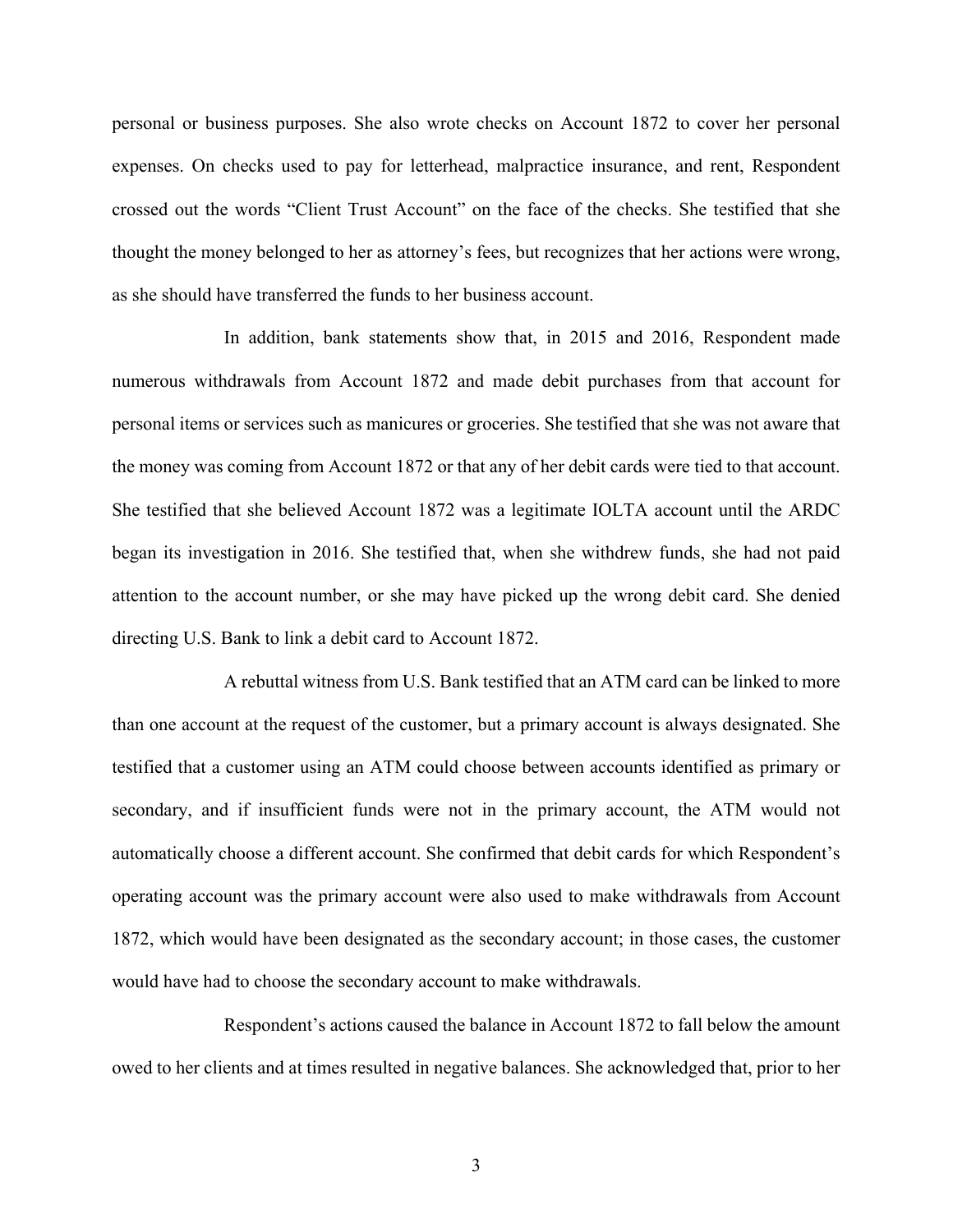disciplinary proceedings, she had never conducted a detailed review of her bank records. She acknowledged that her actions violated Rule 1.15, but she denied that she acted dishonestly or intentionally took money from clients.

#### Respondent's Holding of Cash in Her Office

Respondent testified that, from 2013 to 2016, she kept between \$30,000 and \$60,000 in her office to accommodate clients who requested cash payments. She testified that, if a client requested cash, she or her assistant would put the money in a settlement packet with a closing statement for the client's signature. She testified that, when a client requested a cash payment, she allocated cash in the office to the client and then transferred funds from Account 1872 to her personal account.

Alyce Trent, Respondent's legal assistant from 2000 to 2014, testified that Respondent kept cash in the office for clients. She testified that, prior to leaving Respondent's employ, she trained Marie Hernandez regarding client intake, communication, and filing, but that she did not train Hernandez in making deposits or withdrawals or discuss cash kept at the firm with Hernandez.

Respondent testified that Hernandez made deposits, contacted clients regarding their settlements, and inquired if they wanted cash or a check. She testified that she later learned that Hernandez stole cash intended for several clients, but she did not report Hernandez to authorities or notify the ARDC because she could not prove that Hernandez stole the cash and she felt threatened by Hernandez, who left her office in January 2016 and whose current whereabouts are unknown. Respondent informed the clients who did not receive their money about the theft and paid them from her own funds.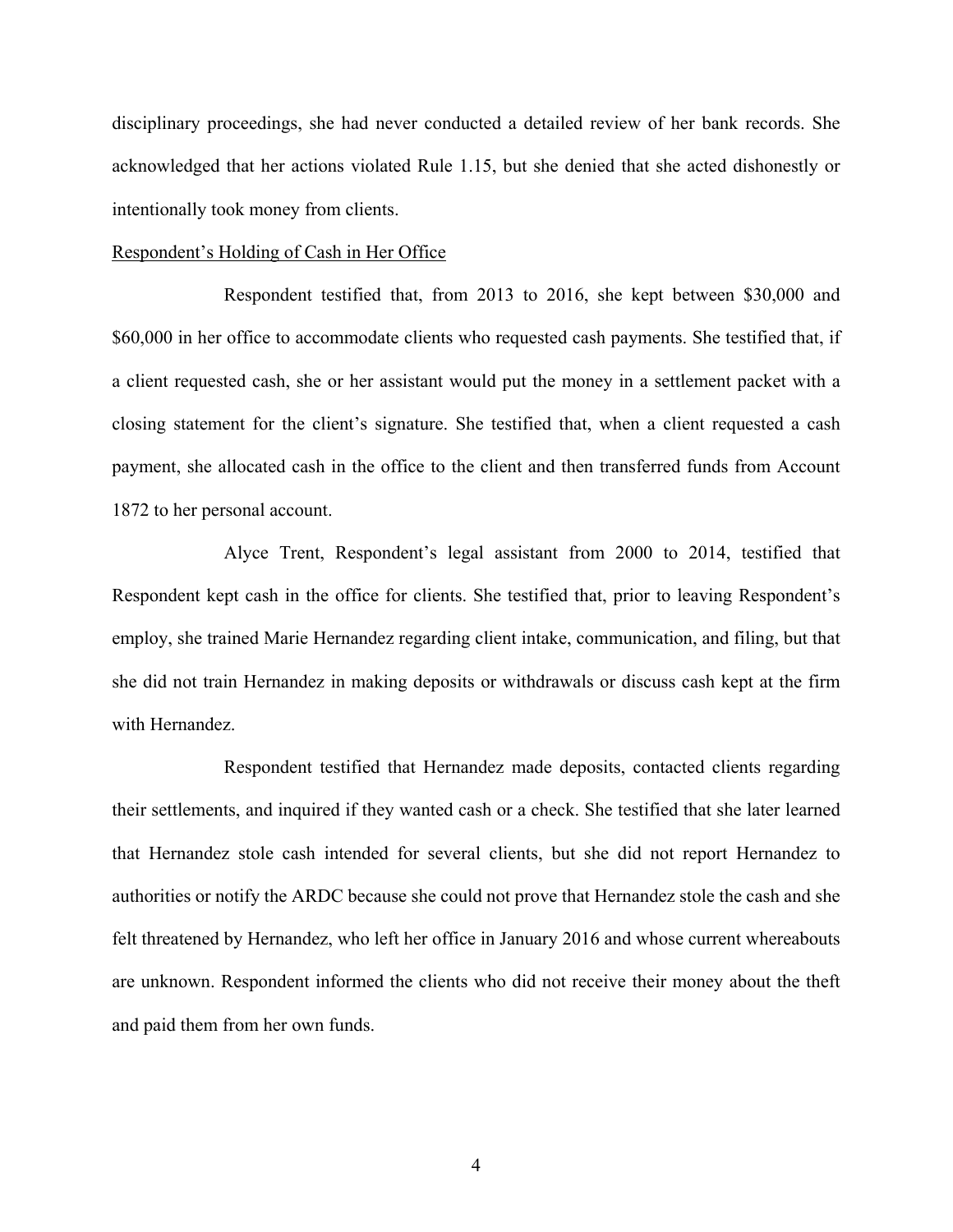#### Respondent's Mental State

Respondent testified that her husband's sudden death in 2011 and other family losses during that time period led to her suffering from grief and depression, which affected her life in subsequent years. She testified that she did not always go into the office and was drinking to the point of blacking out, which could have caused gaps in her memory. She received a DUI in December 2015, after which she was placed on probation and ordered to go to counseling. She attributed her disconnection with the office and her failure to review bank statements to her mentalhealth issues.

## HEARING BOARD'S RULING, FINDINGS, AND RECOMMENDATION Ruling on Emergency Motion to Continue Hearing

On November 30, 2020, two days before the hearing, Respondent filed an emergency motion, requesting that the hearing be continued to allow Respondent to be evaluated and to seek medical treatment. In the motion and at the hearing on the motion, Respondent's counsel stated that, about 24 hours prior to filing the motion, Respondent disclosed to her counsel serious mental-health struggles, which her counsel believed rendered Respondent psychologically unfit to sit for the hearing. Respondent's counsel requested that the hearing be rescheduled to allow Respondent to obtain emergency medical treatment and an evaluation.

The Administrator objected to the motion, arguing that there was insufficient evidence in the motion to support Respondent's assertions, and noting that, even though Respondent argued that she was not psychologically fit to attend the hearing, she had continued practicing law during the pendency of this matter and at the time the motion was filed. However, he agreed to a continuance of the hearing date if Respondent agreed to go on inactive status for the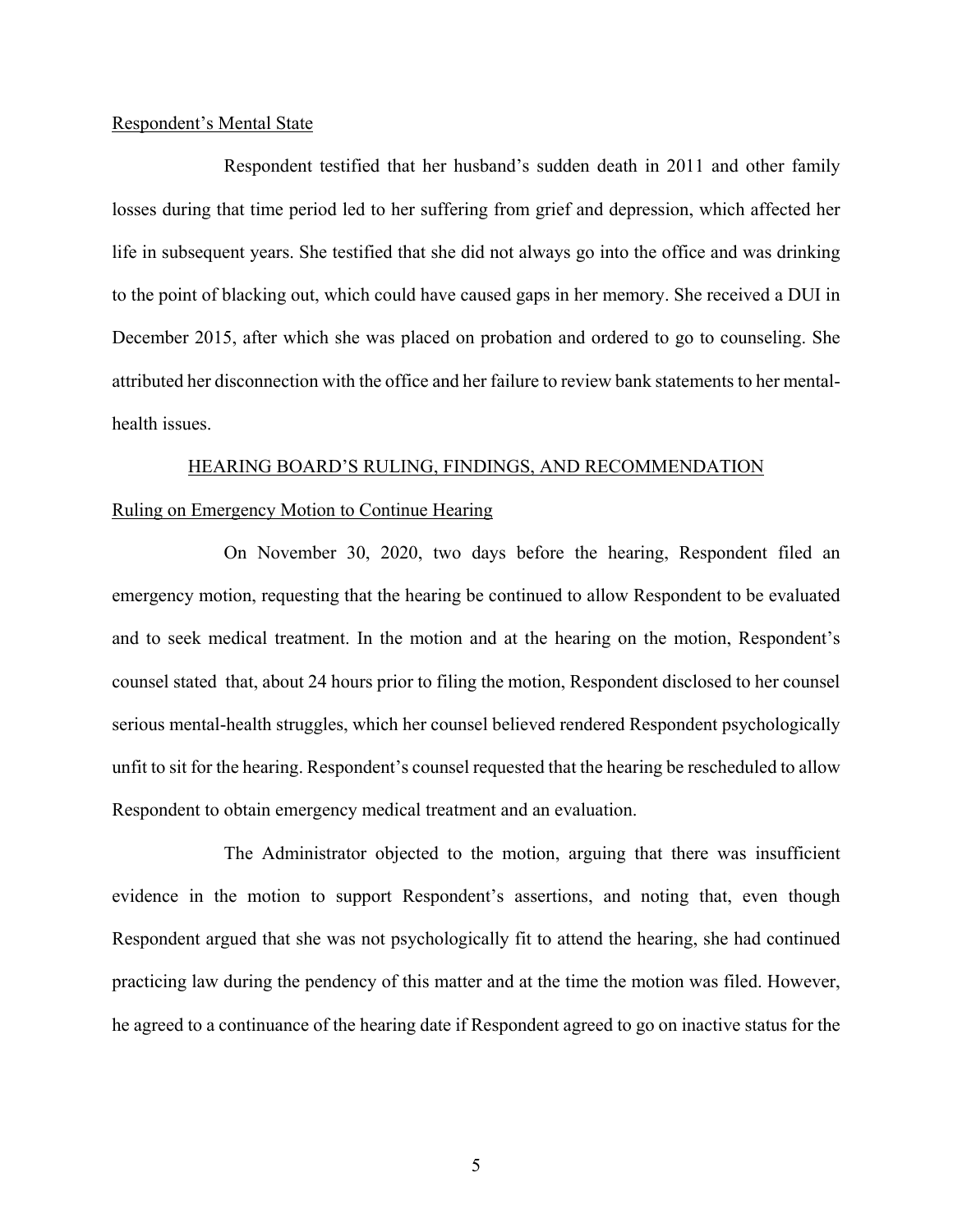duration of her hearing, arguing that, if she was not psychologically fit to attend her hearing, then she was not psychologically fit to continue to represent clients. She declined to do so.

After the parties presented oral argument, the Chair denied Respondent's motion, stating that he was "persuaded by the Administrator's argument that [Respondent] should not be deemed incapable of participating in this hearing this morning, and then go represent clients this afternoon." (Report of Proceedings at 23.)

#### Misconduct Findings

Respondent acknowledged, and the Hearing Board found, that she misappropriated funds from 10 clients. That misconduct is not at issue on appeal. It further found that her misappropriation of funds was dishonest, in that she purposefully and knowingly used those funds without her clients' authority. That finding is one of the primary issues on appeal; thus, we detail the basis of the Hearing Board's dishonesty finding.

The Hearing Board found that, over the course of several years, Respondent made numerous ATM withdrawals from Account 1872, used the funds to shore up her other accounts when the balances were low, and wrote checks on Account 1872 for personal purposes. It found that "[t]he sheer number of unauthorized withdrawals and payments, coupled with the prolonged use of the account in such a manner, is persuasive evidence that Respondent's acts were intentional and dishonest." (Hearing Bd. Report at 11.) It noted that the fact that she redacted "Client Trust Account" from several checks written for personal expenses clearly indicated an attempt to conceal the inappropriate use of funds.

The Hearing Board did not accept Respondent's explanation that her acts resulted from her failure to review her bank statements or to realize a debit card was attached to Account 1872. It reasoned that her movement of funds between accounts showed that she was aware of the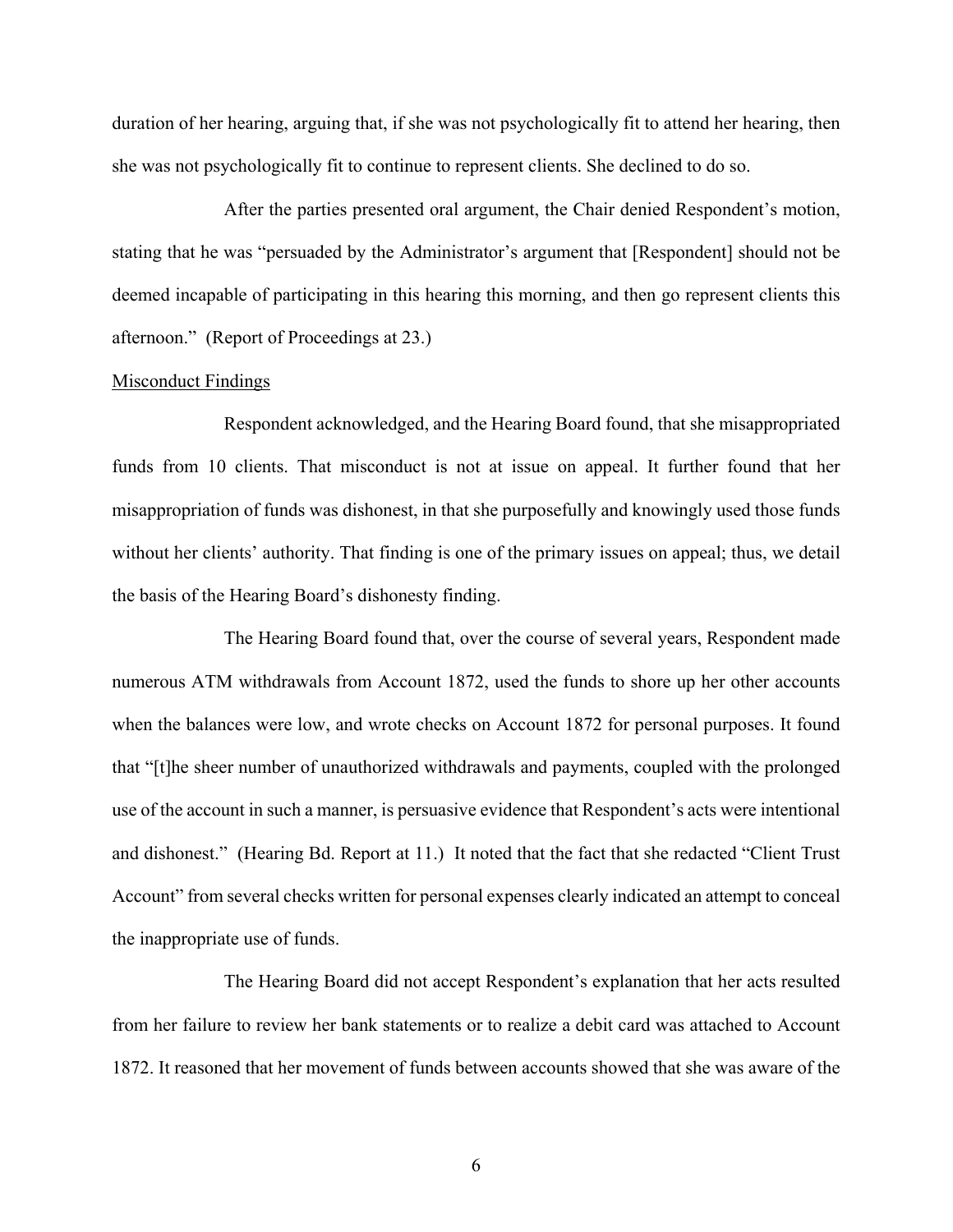balance in each account and knew when a particular account was in danger of being overdrawn. It further found that the witness from U.S. Bank effectively rebutted Respondent's claim that she could have mistakenly withdrawn funds from an ATM without designating a primary or secondary account. It also did not accept Respondent's explanation that her actions were due to sloppy recordkeeping, the chaos left by a departing employee, or her mental state, because other aspects of her practice appeared to be functioning without difficulty. It noted that she was accepting clients, filing claims on their behalf, and receiving checks from insurers that she promptly deposited into her account.

The Hearing Board also did not accept Respondent's explanation that she held large amounts of cash in her office for clients. It found "the notion that she would keep as much as \$60,000 in her office" to "def[y] common sense." (Hearing Bd. Report at 12.) It further found her "narrative regarding an assistant who supposedly stole cash intended for her clients" to be "totally implausible." (*Id*.) It did not believe her testimony that she tolerated the alleged theft without reporting it to the authorities and that the assistant is now nowhere to be found. It found that her claims relating to holding cash in her office and the theft of that cash to be a "fabrication" that supported its finding of dishonesty. (*Id*.)

Having rejected Respondent's explanations for her use of her clients' funds as not credible, the Hearing Board found that she knowingly and purposefully used her clients' funds for her own personal or business purposes without authority, and thereby engaged in dishonest conduct in violation of Rule 8.4(c).

#### Findings Regarding Mitigation and Aggravation

In mitigation, the Hearing Board considered Respondent's work with her church, her cooperation in her disciplinary proceedings, her lack of prior discipline, and the testimony of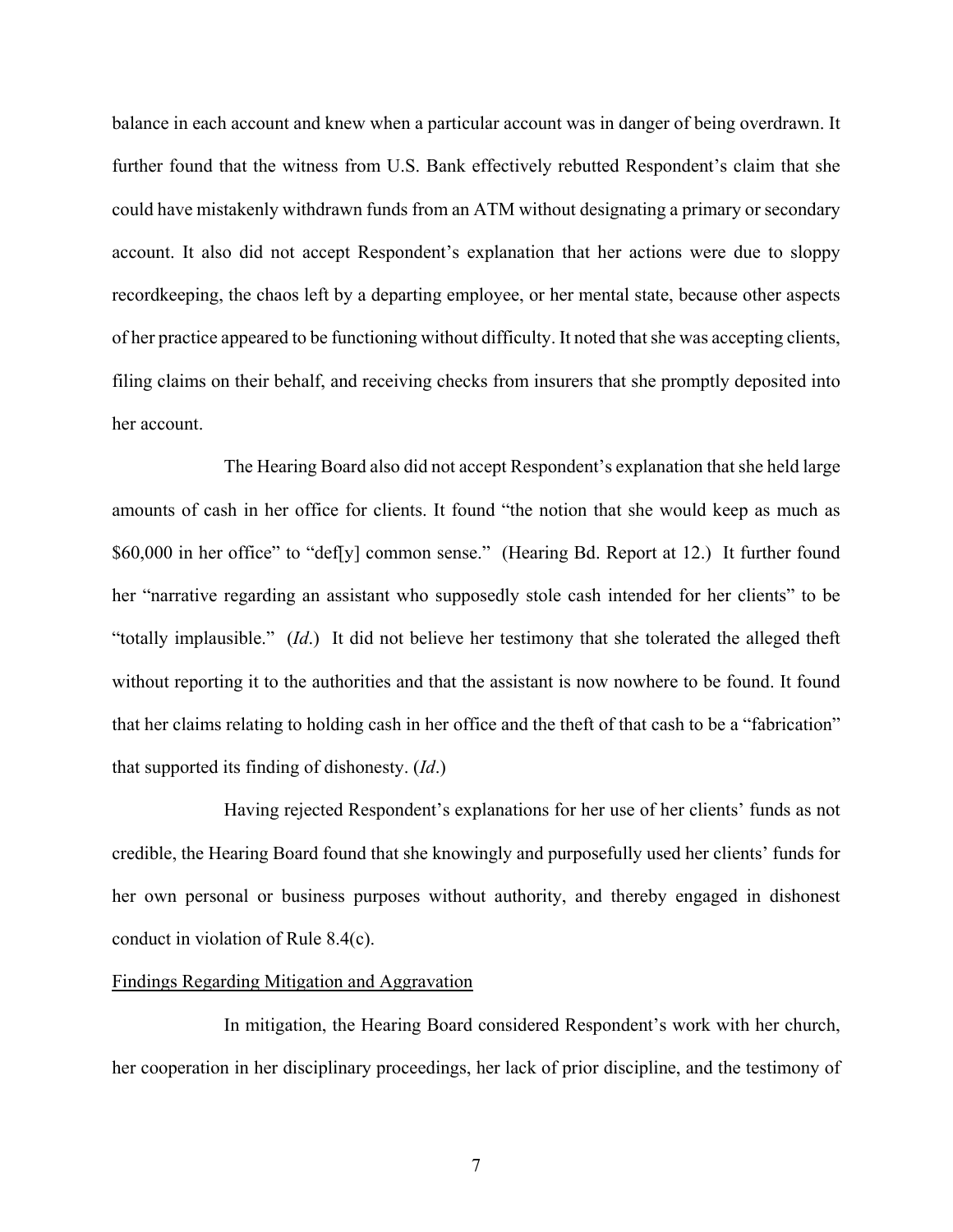two character witnesses. It also found she acknowledged that she did not properly segregate her clients' funds and had taken ARDC courses to correct her practices.

It declined to consider her testimony about her mental health issues in mitigation. It noted that the issue first surfaced immediately prior to the hearing, the date of which had been set months earlier, and found that her testimony did not persuade it of any causal connection between her mental state and her misuse of client funds.

In aggravation, it found that Respondent harmed her clients in that she deprived them of funds they needed during a period of financial vulnerability, forcing some of them to resort to loans or family support. It noted that, while most clients ultimately received the proceeds to which they were entitled, for many, the final distribution did not come until Respondent received an inquiry from the ARDC. Some clients still had not received all of their funds by the time of hearing. It also found that Respondent engaged in a pattern of behavior, in that her misconduct was not an isolated occurrence but rather involved numerous instances of her intentional use of client funds over an extended period of time. Moreover, it found that the pattern of conduct included Respondent's practice of using the funds of one client to pay her obligation to another client, thereby continually placing additional clients in jeopardy of not receiving payment.

In further aggravation, the Hearing Board found that Respondent was not truthful in claiming that she routinely kept a large reserve of cash in her office, or in describing the disappearance of the cash from her office. It also found that she falsified documents to support he claims that she acted properly in handling her clients' matters.

#### Sanction Recommendation

Noting that Respondent dishonestly misappropriated over \$122,000 of client funds for her own purposes, the Hearing Board recommended that she be disbarred. It found that the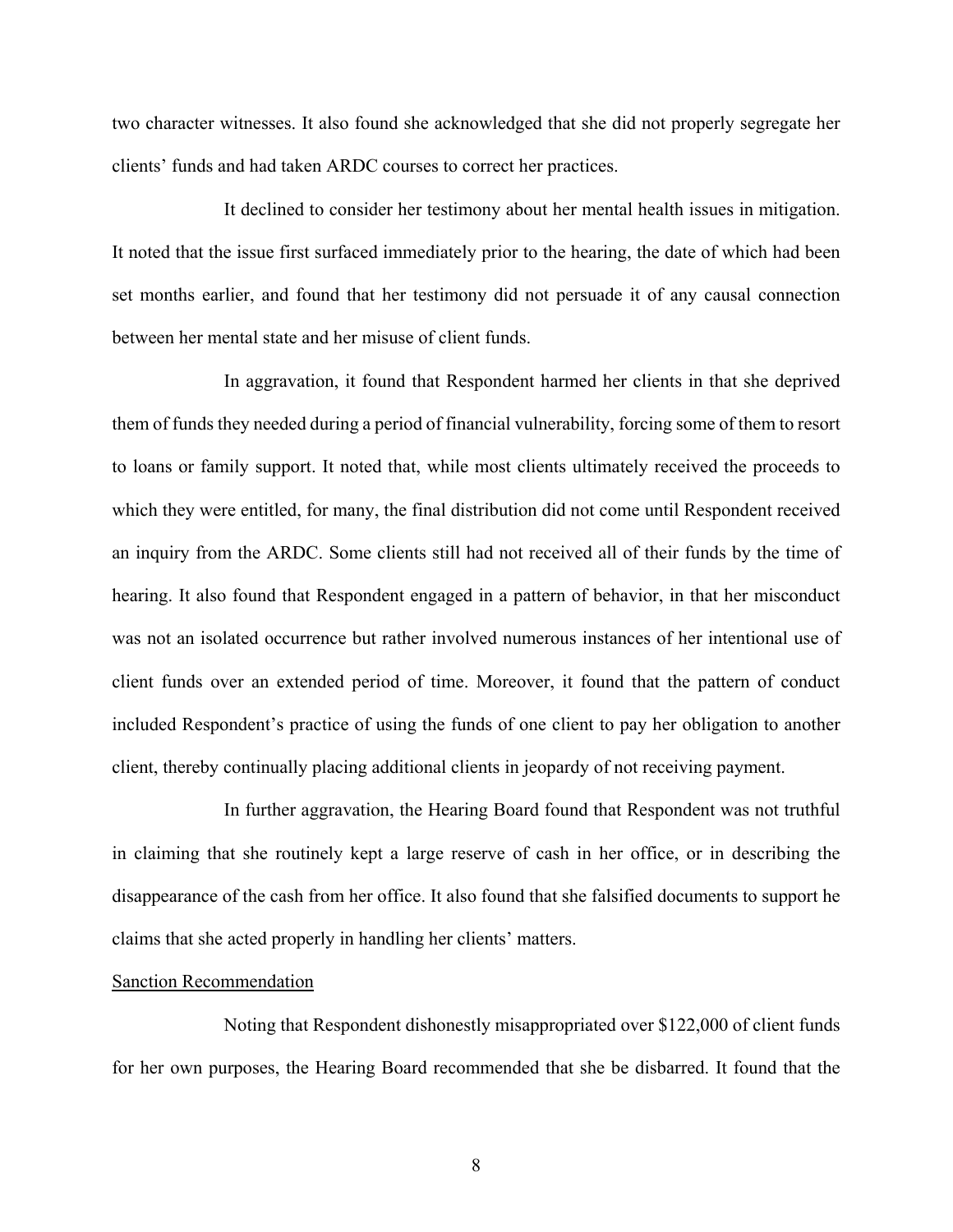mitigating factors were far outweighed by the substantial aggravating factors, and that Respondent's false testimony and effort to blame others indicated that she does not fully recognize or take responsibility for her mistakes and presents a danger to the public. It thus found that "disbarment is necessary to adequately protect the public, maintain the integrity of the legal profession and safeguard the administration of justice." (Hearing Bd. Report at 38.)

### **ANALYSIS**

Respondent raises multiple arguments on appeal, none of which persuades us to overturn the hearing panel chair's ruling denying Respondent's motion to continue the hearing or the Hearing Board's finding of dishonesty.

1. The hearing panel chair did not abuse his discretion in denying Respondent's request to continue the hearing

Respondent first argues that her hearing should not have proceeded on its scheduled date, when she was in the throes of a severe episode of depression. She argues that, given the charges of misconduct and the fact that the Administrator was seeking disbarment, it was imperative that she be able to articulate how she handled each client's case and the circumstances surrounding the theft of the client proceeds, but that her credibility as a witness was compromised as a result of her mental state. She thus argues that the hearing panel chair erred in denying her emergency motion to continue the hearing to allow her to be evaluated and seek medical treatment.

Respondent further argues that the nature of her mental health struggles were only discovered by her attorneys the day before the hearing, and that permitting a full psychiatric evaluation would have minimally burdened the parties involved, particularly when the hearing was being conducted virtually. She notes that the hearing panel chair granted a last-minute continuance for the Administrator to conduct an evidence deposition of a rebuttal witness, which extended the proceedings by over a month.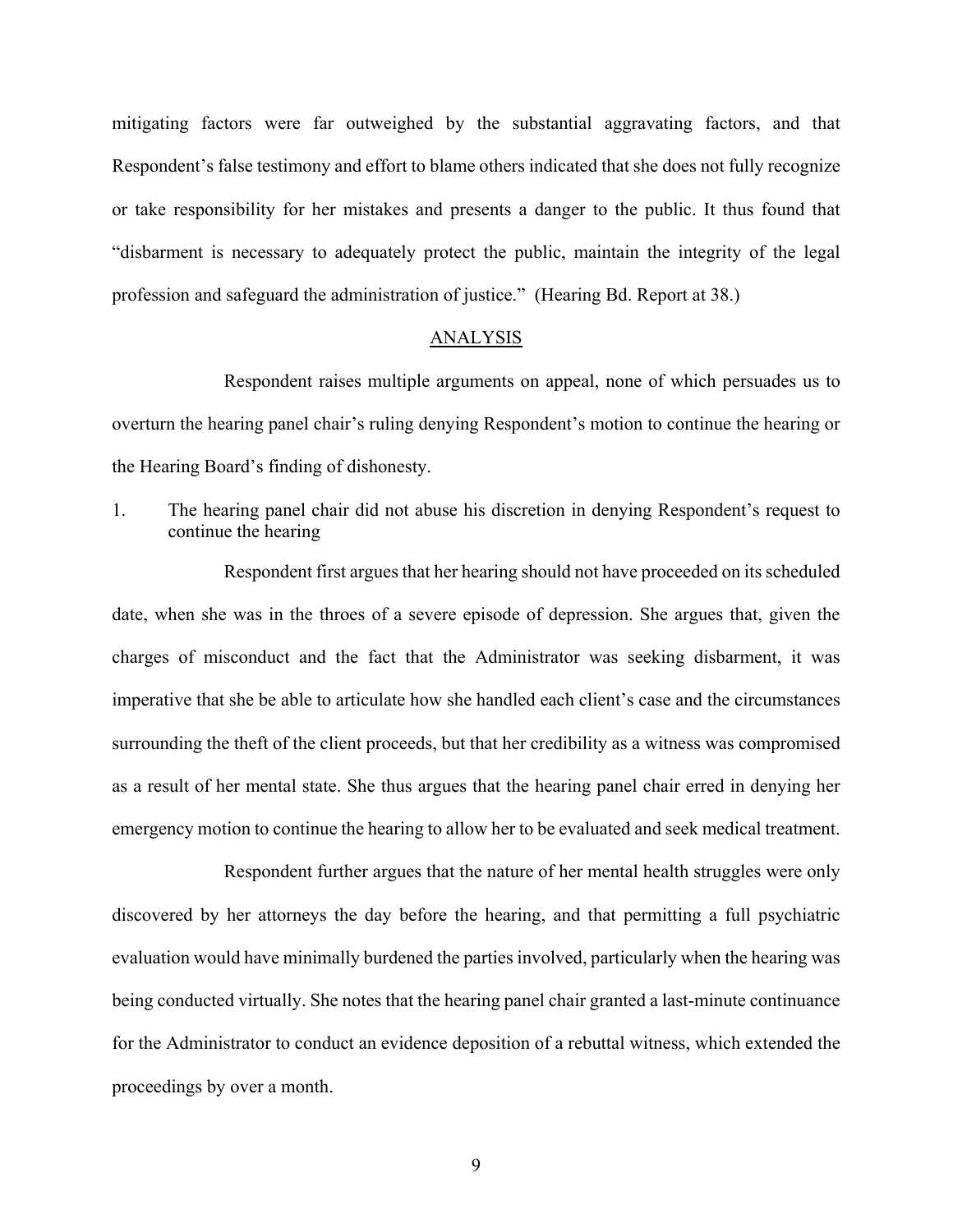She also contends that, even if the hearing panel chair did not have enough information at the time of the hearing on the emergency motion to determine that she was unfit to testify, he should have revisited the issue after observing her direct testimony, which was scattered and disjointed, and during which she stated that she had slept three or four hours in the previous 10 days.

Respondent must show that the hearing panel chair abused his discretion in denying her motion to continue the hearing. "The decision of whether or not to grant a continuance is entrusted to the discretion of the [hearing panel chair]." *In re Cooley*, 91 CH 426 (Review Bd., Sept. 15, 1993), at 7, *approved and confirmed*, M.R. 9484 (Jan. 25, 1994) (citing *In re Smith*, 75 Ill. 2d 134, 139 (1979)). Such discretionary decisions will not be reversed unless the hearing panel chair abused his discretion. *Id*. An abuse of discretion occurs only when no reasonable person would take the position adopted by the hearing panel chair. *In re Coyle*, 2015PR00041 (Review Bd., Feb. 16, 2017), at 7, *petition for leave to file exceptions denied*, M.R. 28670 (May 18, 2017) (citations omitted). In accordance with this standard of review, Respondent must show that no reasonable person would have taken the hearing panel chair's position and denied her last-minute request to continue her hearing. We find she has not done so.

As the party seeking a continuance, Respondent bore the burden to establish that "extraordinary circumstances" existed to continue the hearing.<sup>3</sup> In denying the motion to continue on the grounds that Respondent was continuing to represent clients, the hearing panel chair effectively found that she had failed to satisfy that burden. *See In re Duric*, 2015PR00052 (Review Bd., Jan. 26, 2021), at 12, *recommendation adopted*, M.R. 30734 (May 18, 2021) (in affirming Hearing Chair's denial of respondent's motion to continue on grounds of health concerns, this Board noted that, "while Respondent was seeking to continue his hearing, he continued to practice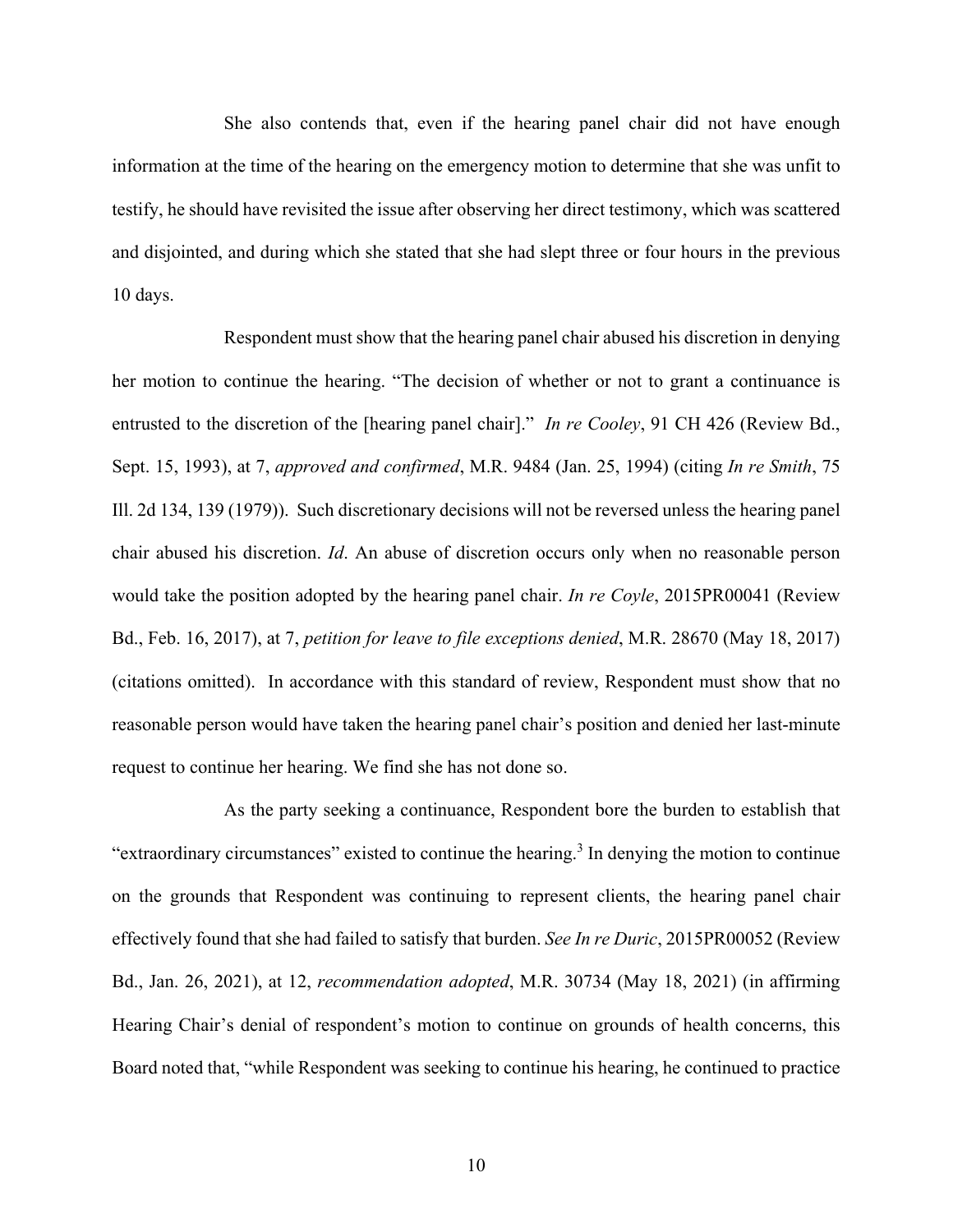law"); *In re Makin*, 01 CH 91 (Hearing Bd., July 25, 2002), *approved and confirmed*, M.R. 18530 (Jan. 24, 2003) (continuance denied because evidence showed the respondent had been appearing in court on other matters and because medical professional's affidavit was insufficient to support the claims of incapacity).

The hearing panel chair's rationale and ruling strike us as eminently reasonable. At the hearing on Respondent's emergency motion, Respondent's counsel stated that Respondent was experiencing a mental health crisis that rendered her unfit to testify at her hearing. (*See* Report of Proceedings at 13-17.) The Administrator's counsel informed Respondent's counsel that the Administrator would not object to the motion if Respondent agreed to go on inactive status for the duration of her hearing, but Respondent declined that offer. (Id. at 19.) Respondent's counsel responded that Respondent was having a breakdown, and that he could not get informed consent from her about whether or not she would like to give up her law license until her proceeding was over. (Id. at 22.) On appeal, Respondent's counsel points to this "Hobson's Choice" as the crux of the hearing panel chair's error in denying the motion to continue.

However, it seems obvious that, if Respondent was so mentally impaired at the time of her hearing that she could not consent to going on temporary inactive status, then she most certainly should not have been representing clients at that time. It was this manifest inconsistency that the hearing panel chair noted in finding that the Administrator's offer was a reasonable one, and that Respondent should not be deemed incapable of participating in her hearing but capable of representing clients. (*Id*. at 23.)

In addition, Respondent did not attach any medical information to her motion to substantiate her claims. For example, she did not include any information about the physician she had purportedly made arrangements to see. *See, e.g., In re Bell*, 147 Ill. 2d 15, 37 (1992)

11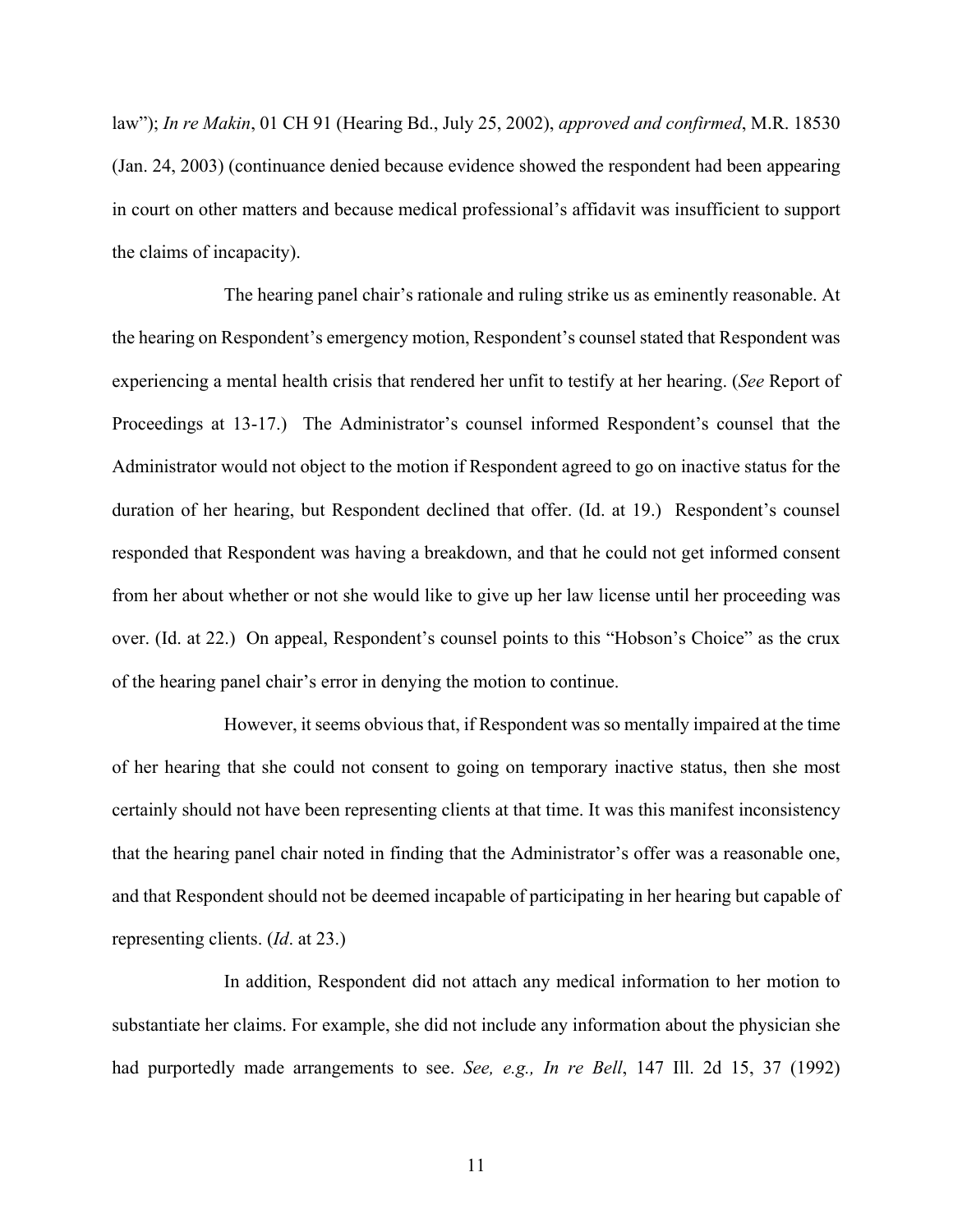(concluding that Hearing Board properly denied attorney's request for continuance, in part, because attorney did not provide any documentation of his dental emergency or provide Hearing Board with the name of his treating dentist so that it could verify the attorney's dental problem).

In order for this Board to overturn the hearing panel chair's ruling, Respondent needed to show that no reasonable person would have taken the same position that the hearing panel chair did. She has not done so. We cannot say that no reasonable person would have denied her request to continue her hearing, given that Respondent brought the emergency motion the day before the hearing was to commence, after the matter had been pending for over a year; that she did not submit corroborating medical information with the motion; and that she declined to stop representing clients while her mental health was evaluated. Consequently, we find no abuse of discretion in the hearing panel chair's ruling denying Respondent's motion to continue the hearing.

2, The Hearing Board's finding of dishonesty is not against the manifest weight of the evidence

Respondent argues that the Hearing Board erred in finding that she engaged in dishonest conduct. She notes that the Hearing Board's finding that she engaged in dishonesty was based on its disbelief that she kept \$60,000 in cash in her office to pay client settlement distributions and that Hernandez stole money from the firm, and its conclusion that Respondent fabricated evidence that was used at hearing. She argues that evidence in the record – primarily her own testimony – supports a contrary conclusion.

In essence, Respondent asks this Board to revisit the factual findings of the Hearing Board, in that she objects to the Hearing Board's credibility determinations and other fact-finding judgments. Under our standard of review, however, the issue is not simply whether we disagree with the Hearing Board's factual conclusions or might have reached a different conclusion if we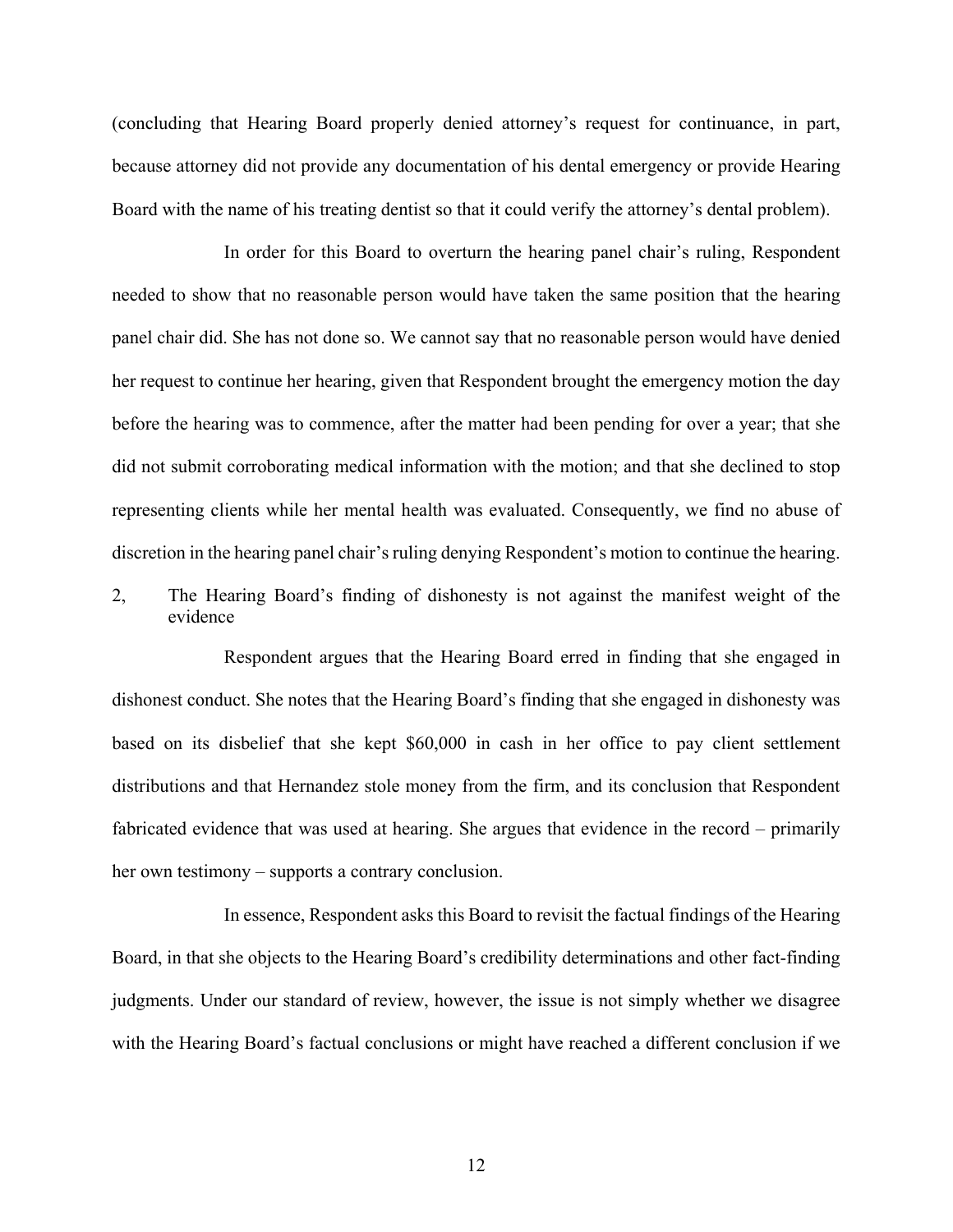had been the triers of fact. Rather, we defer to the factual findings of the Hearing Board, and will not disturb them unless they are against the manifest weight of the evidence.

A factual finding is against the manifest weight of the evidence where the opposite conclusion is clearly evident or the finding appears unreasonable, arbitrary, or not based on the evidence. *Leonardi v. Loyola University*, 168 Ill. 2d 83, 106, 658 N.E.2d 450 (1995); *Bazydlo v. Volant*, 164 Ill. 2d 207, 215, 647 N.E.2d 273 (1995). That the opposite conclusion is reasonable is not sufficient. *In re Winthrop*, 219 Ill. 2d 526, 542, 848 N.E.2d 961 (2006). Moreover, while this Board gives deference to all of the Hearing Board's factual findings, it does so particularly with findings on witnesses' credibility, because the Hearing Board is able to observe the testimony of witnesses – which this Board is not – and therefore is in a superior position to assess their demeanor, judge their credibility, and evaluate conflicts in their testimony. *In re Kleczek*, 05 SH 24 (Review Bd., June 1, 2007), at 8, *petitions for leave to file exceptions denied*, M.R. 21745 (Sept. 18, 2007) (citing *In re Spak*, 188 Ill. 2d 53, 66, 719 N.E.2d 747 (1999); *In re Wigoda*, 77 Ill. 2d 154, 158, 395 N.E.2d 571 (1979)).

We cannot say that the Hearing Board's finding of dishonesty is against the manifest weight of the evidence, because we believe the record contains evidence to support it. *See Abrahamson v. Illinois Department of Professional Regulation*, 153 Ill. 2d 76, 88-89 (1992) ("If the record contains evidence to support [the Hearing Board's finding], it should be affirmed"). Moreover, the existence of conflicting evidence does not alone provide a sufficient basis for overturning a factual determination. *In re Spak*, 188 Ill. 2d 53, 66 (1999).

The Hearing Board cited a plethora of evidence to support its dishonesty finding, including that "Respondent, over the course of several years, made numerous ATM withdrawals from Account 1872, used funds from the account to shore up her other accounts when balances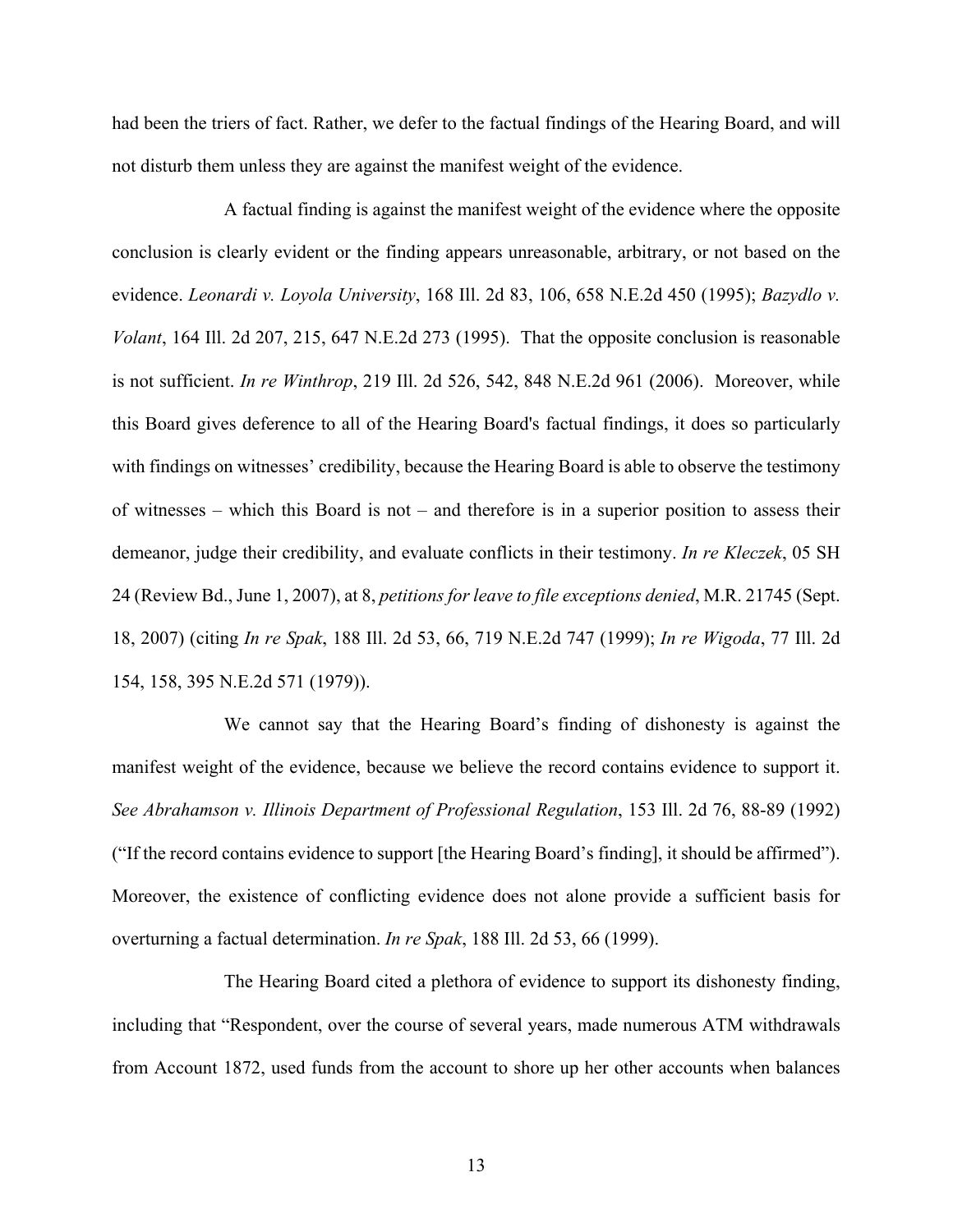were low, and wrote checks on the account for personal purposes;" that she redacted the words "Client Trust Account" from several checks written for personal expenses, which "clearly indicate[d] an attempt to conceal the inappropriate use of funds;" and that "[t]he sheer number of unauthorized withdrawals and payments, coupled with the prolonged use of the account in such a manner, is persuasive evidence that Respondent's acts were intentional and dishonest." (Hearing Bd. Report at 11.) Significantly, it rejected as not credible Respondent's explanations about what happened to her clients' funds, finding those explanations to "defy common sense," to be "totally implausible," and to be a "fabrication." (*Id*. at 12.)

Where there is evidence that supports the Hearing Board's findings, it is not our place to draw our own, different conclusions. Our standard of review does not allow us to substitute our judgment for that of the Hearing Board. *In re Kleczek*, 05 SH 24 (Review Bd., June 1, 2007), at 7-8, *petitions for leave to file exceptions denied*, M.R. 21745 (Sept. 18, 2007) (citing *In re Tuchow*, 90 CH 305 (Review Bd., Oct. 12, 1994), *approved and confirmed*, M.R. 6757 (Jan. 25, 1995)). *See also In re Milks*, 99 CH 20 (Review Bd., July 2, 2003), at 3-4, *petitions for leave to file exceptions denied*, M.R. 18895 (Nov. 14, 2003) ("Although an opposite inference may be supportable from the circumstantial evidence, the Hearing Board's finding is not against the manifest weight of the evidence, and we will not substitute our judgment for that of the Hearing Board") (citing *In re Krasner*, 32 Ill. 2d 120, 204 N.E.2d 10 (1965)).

Respondent has given us no basis to overturn the Hearing Board's findings. Rather, she challenges the Hearing Board's findings that she was not truthful in her testimony. But "credibility determinations rest with the Hearing Board," *Timpone*, 208 Ill. 2d at 383, because the credibility of witnesses is "determined by those who hear and observe them." *In re Woldman*, 98 Ill. 2d 248, 254, 46 N.E.2d 35 (1983). The Hearing Board had two days to observe Respondent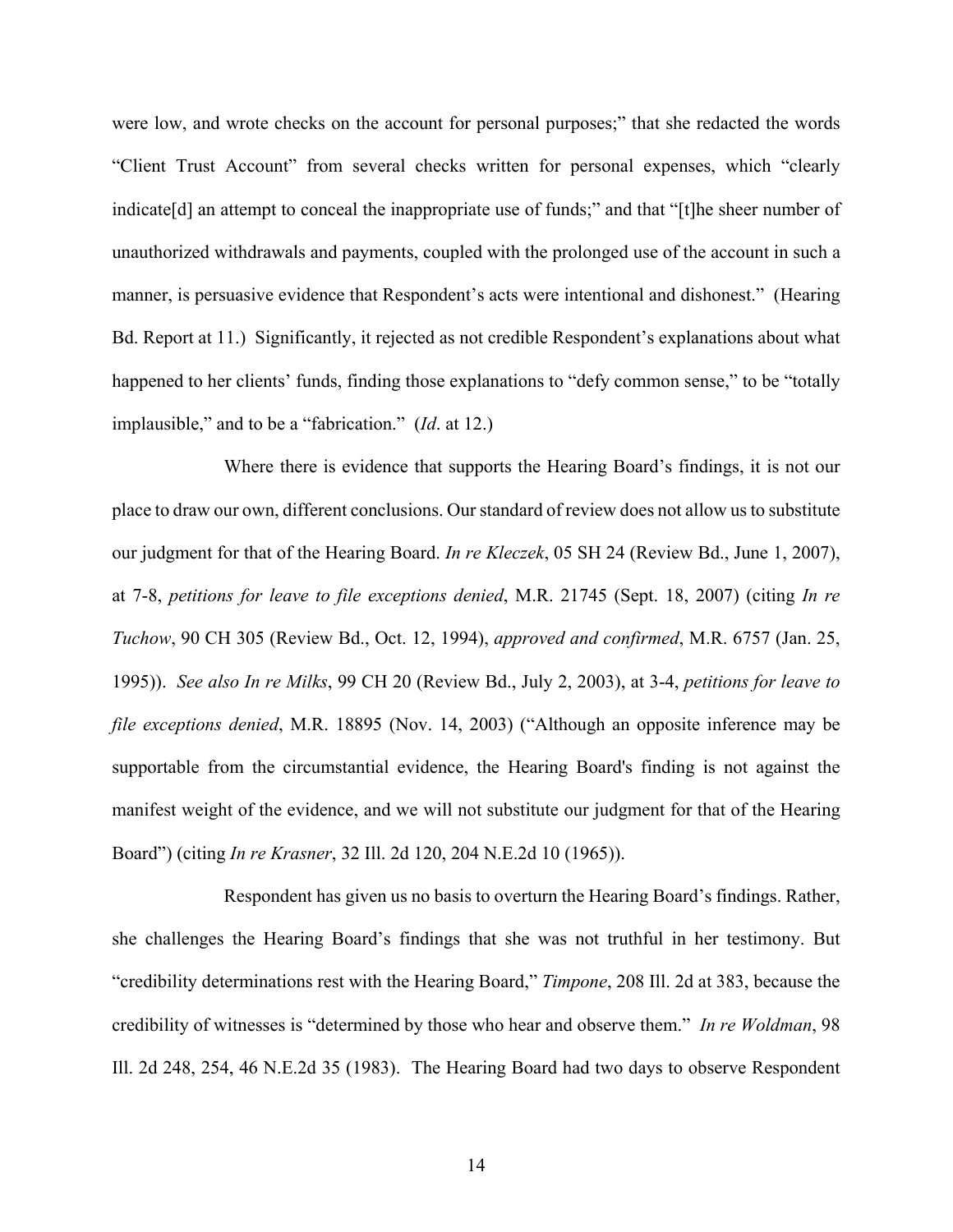and determine whether she provided credible testimony, and it specifically found that she did not. In short, the Hearing Board did not believe Respondent, and it is not this Board's place to secondguess the Hearing Board's credibility determinations.

We also cannot say that the Hearing Board erred in determining that Respondent fabricated documents. It was not arbitrary or unreasonable for the Hearing Board to determine that Respondent fabricated the documents, based on the appearance and wording of the documents, as well as Respondent's inconsistent testimony about one of the documents. As with the Hearing Board's other findings, we may not have reached the same conclusion if we had been sitting as the trier of fact, but the record contains evidence that supports the Hearing Board's finding, which is therefore not against the manifest weight of the evidence.

Accordingly, we affirm the Hearing Board's finding that Respondent's misappropriation of client funds was dishonest, and therefore that she violated Rule 8.4(c).

3. The Hearing Board did not err in declining to consider Respondent's mental health as a mitigating factor

Respondent argues that any sanction against Respondent should have been mitigated by her serious bouts of depression and alcoholism, citing *In re Driscoll*, 85 Ill. 2d 312, 315, 423 N.E.2d 873 (1981) (while evidence of alcohol abuse will not excuse misconduct, it may be considered as a mitigating factor in determining the appropriate sanction); *In re Ack*e*rman*, 99 Ill. 2d 56, 68, 457 N.E. 409 (1983) (recognizing "value of considering alcoholism as a mitigating factor in cases where there is detailed evidence to link the attorney's drinking to his misconduct"); and *In re Breen*, 97 CH 21 (Hearing Bd., July 16, 2001), *petition for leave to file exceptions allowed*, M.R. 18100 (May 30, 2002). (considering respondent's depression as a mitigating factor, after finding that the evidence established that his misconduct was related to his depression and inability to concentrate).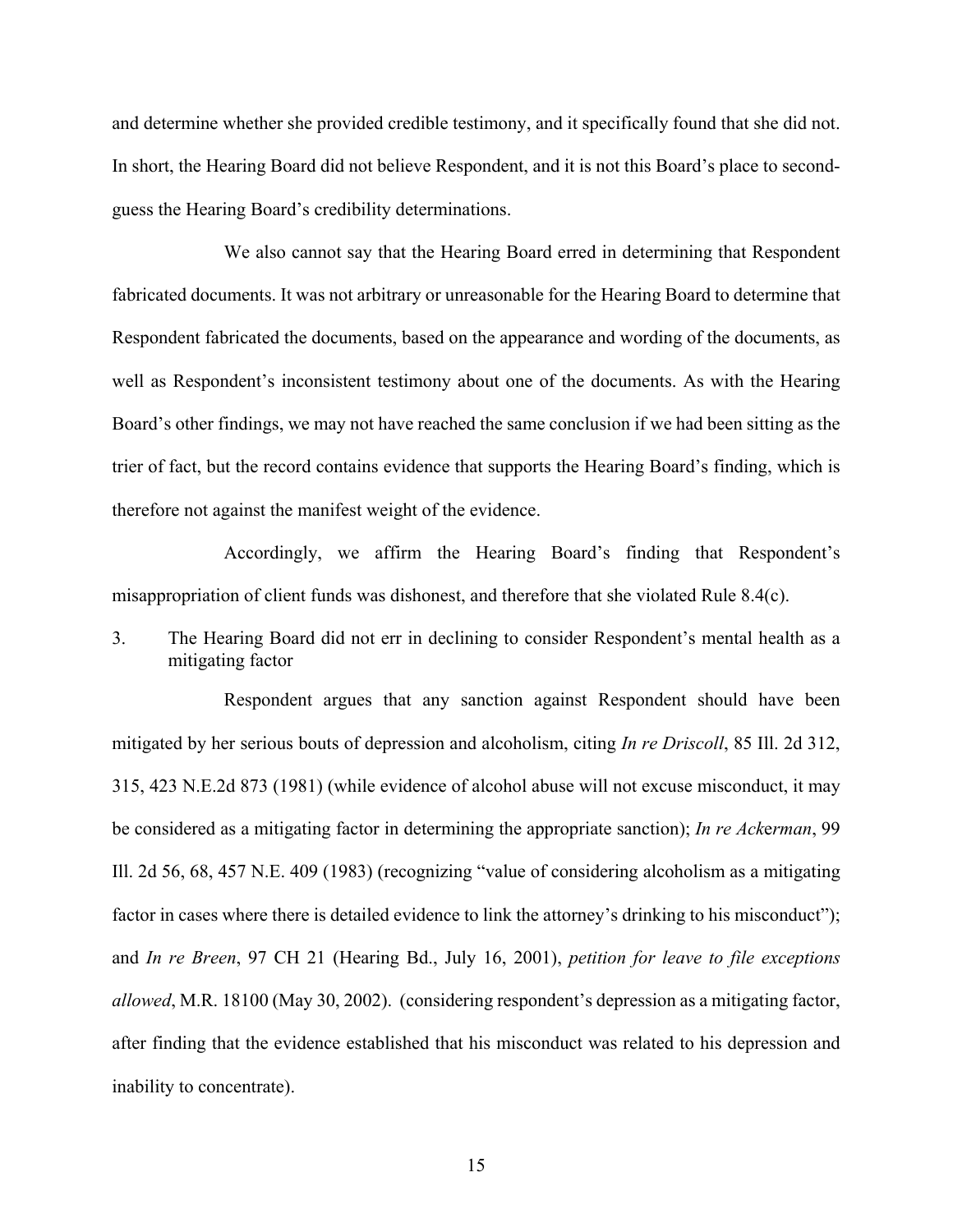Respondent argues that she was suffering from depression after losing several family members, including her husband. She was also abusing alcohol, as evidenced by the DUI she received in 2015. She states that she is now receiving treatment to overcome both ailments. She argues that the Hearing Board's sole reason for disregarding her depression was because "other aspects of her practice appeared to be functioning without difficulty" (Hearing Bd. Report at 11- 12), but that the record is replete with examples of how her depression and alcohol abuse impacted her day-to-day activities. She argues that the evidence overwhelmingly demonstrated that her struggles with alcohol, anxiety, and depression impacted her ability to manage her practice during the relevant time period, and that the Hearing Board erred in failing to consider her mental health in mitigation.

Based on the record before us, we cannot say that the Hearing Board erred in declining to consider in mitigation Respondent's testimony about her struggles with alcohol, anxiety, and depression. The Hearing Board may properly reject as mitigation an attorney's emotional state, mental health, or alcohol abuse when there is no causal connection with the misconduct. *See, e.g., In re Alpert*, 09 CH 104 (Review Bd., Feb. 11, 2013), at 16, *petition for leave to file exceptions denied*, M.R. 26028 (May 22, 2013) (respondent's mental health not considered in mitigation, because he did not demonstrate a causal connection with his misconduct).

Respondent has failed to demonstrate that the Hearing Board erred in finding no causal connection between her mental state and misuse of client funds or in declining to consider her testimony of depression and anxiety in mitigation. The Hearing Board cited a substantial amount of evidence, including its own credibility determinations, in support of its finding that Respondent's misconduct stemmed from her knowing and intentional use of her clients' funds without authority, which, in turn, supports the Hearing Board's finding of no causal connection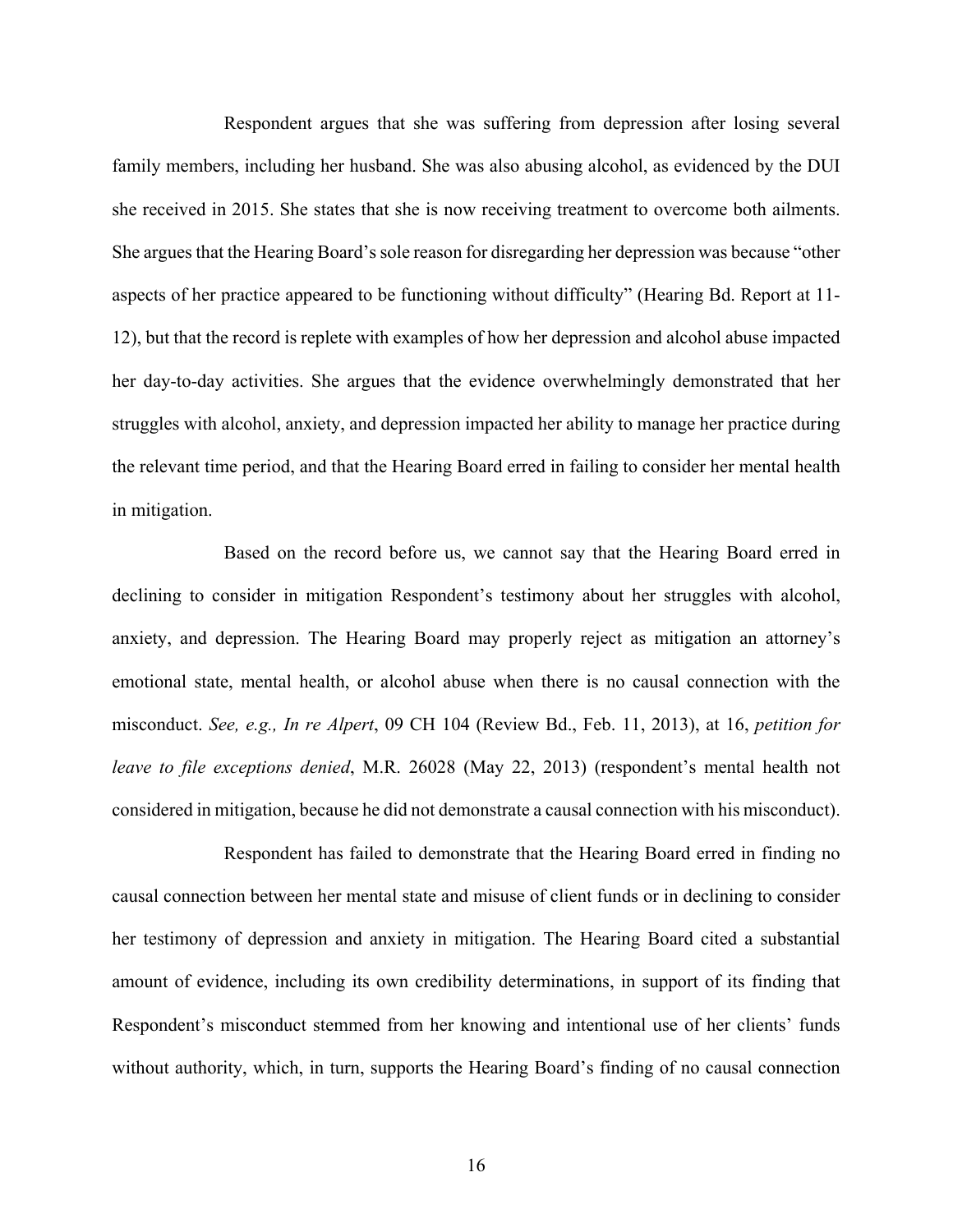between Respondent's mental health and her misconduct. In addition, we find that the cases relied upon by Respondent are distinguishable from this one, in that, in each of those cases, there was a finding that the respondent's alcohol abuse or mental state contributed to the misconduct. As addressed above, there is no such finding in this case.

#### RECOMMENDATION

The Hearing Board recommended that Respondent be disbarred for her misconduct. In making our own recommendation, we consider the nature of the proved misconduct, and any aggravating and mitigating circumstances shown by the evidence, *In re Gorecki*, 208 Ill. 2d 350, 360-61, 802 N.E.2d 1194, 1200 (2003), while keeping in mind that the purpose of discipline is not to punish the attorney but rather to protect the public, maintain the integrity of the legal profession, and protect the administration of justice from reproach. *In re Timpone*, 157 Ill. 2d 178, 197, 623 N.E.2d 300 (1993). We also consider the deterrent value of attorney discipline and "the need to impress upon others the significant repercussions of errors such as those committed by" Respondent. *In re Discipio*, 163 Ill. 2d 515, 528, 645 N.E.2d 906 (1994) (citing *In re Imming*, 131 Ill. 2d 239, 261, 545 N.E.2d 715 (1989)). Finally, we seek to recommend a sanction that is consistent with sanctions imposed in similar cases, *Timpone*, 157 Ill. 2d at 197, while also considering the unique circumstances of each case. *In re Witt*, 145 Ill. 2d 380, 398, 583 N.E.2d 526 (1991).

The Illinois Supreme Court has noted that, absent mitigating circumstances, intentional conversion of a client's money constitutes "a gross violation of an attorney's oath [and] calls for disbarment." *In re Rotman*, 136 Ill. 2d 401, 423 (1990) (citing *In re Braner*, 115 Ill. 2d 384, 394 (1987)). The Court has further stated that, even with mitigating factors, "[d]isbarment is particularly warranted where the conversion and fraud involved were intentional and consisted of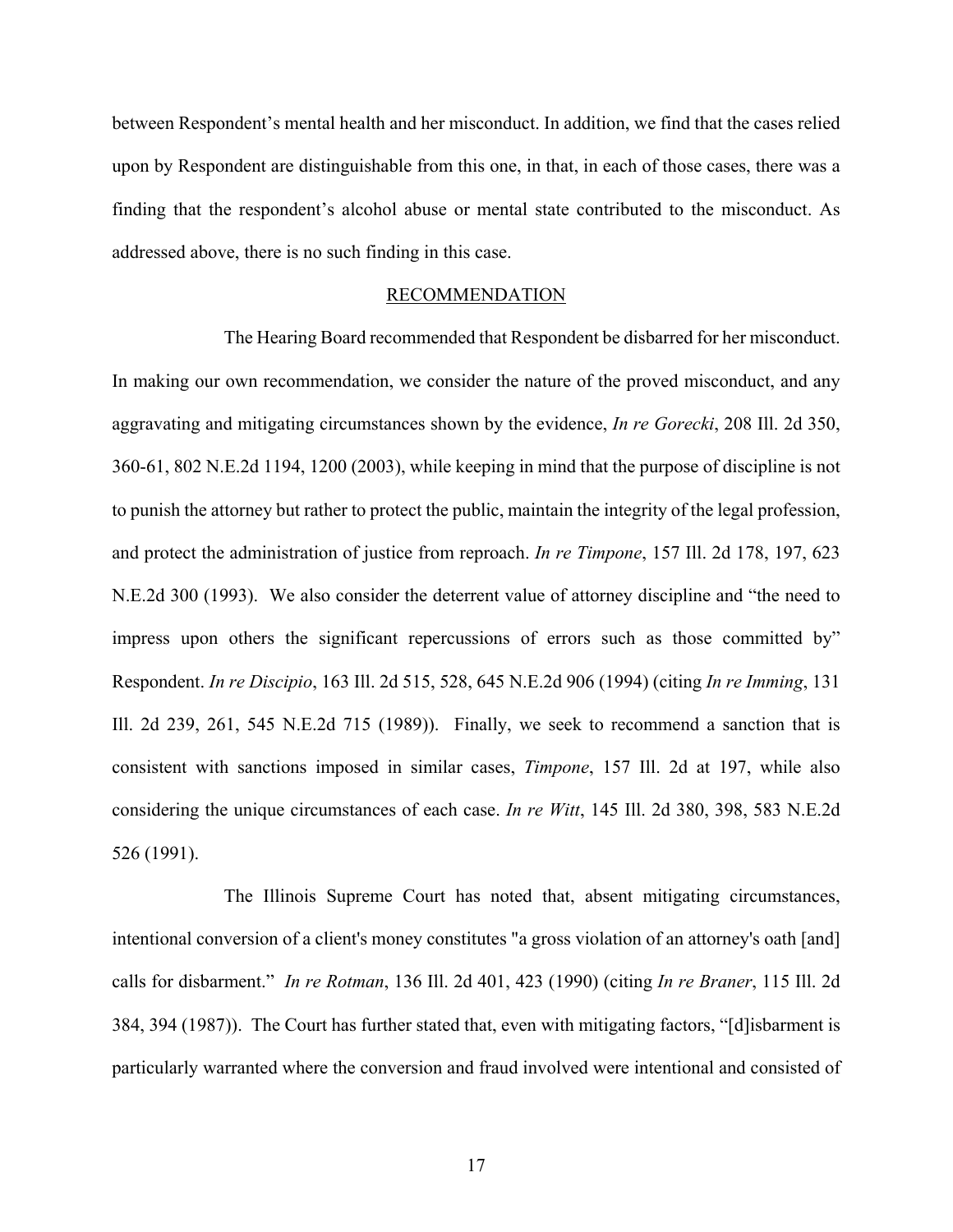a series of improper acts over an extended period of time, and where respondent manifested a pattern of behavior which clearly tends to bring the legal profession into disrepute." *In re Lewis*, 138 Ill. 2d 310, 343 (1990) (internal quotations and citations omitted).

In this case, the mitigation does not outweigh the egregiousness of Respondent's misconduct combined with the significant amount of aggravation found by the Hearing Board. We find it particularly troubling that Respondent engaged in not just one instance of dishonest conversion – which in itself would be cause for great concern – but multiple instances of conversion over a three-year period involving 10 different clients and amounting to well over \$100,000.

We find this matter to be similar to cases where attorneys were disbarred for dishonest conversion of client funds. *See, e.g., In re Feldman*, 89 Ill. 2d 7, 9-10, 12-13 (1982) (respondent converted more than \$29,400 in estate funds to repay the shortage in another estate from which he had converted funds, and forged his client's signature on nine checks to facilitate his misappropriation of the second estate's funds; in mitigation, he offered character evidence, had made full restitution, and had not been previously disciplined; Court found that the mitigating evidence was insufficient to overcome the weight of his misconduct, which was "intentional and consisted of a series of improper acts of an extended period of time," and disbarred him); *In re Woldman*, 98 Ill. 2d 248 (1983) (despite evidence in mitigation, attorney who converted \$200,000 in settlement funds belonging to four separate clients and attempted to cover up his wrongdoing by supplying false information to the ARDC was disbarred); *In re Birt*, 2013PR00053 (Review Bd., Dec. 18, 2015), *recommendation adopted*, M.R. 27896 (May 18, 2016) (attorney dishonestly misappropriated \$80,000 entrusted to him to pay an elderly woman's expenses; based on his intentionally deceitful conduct, lack of remorse, and lack of candor in his testimony, the Hearing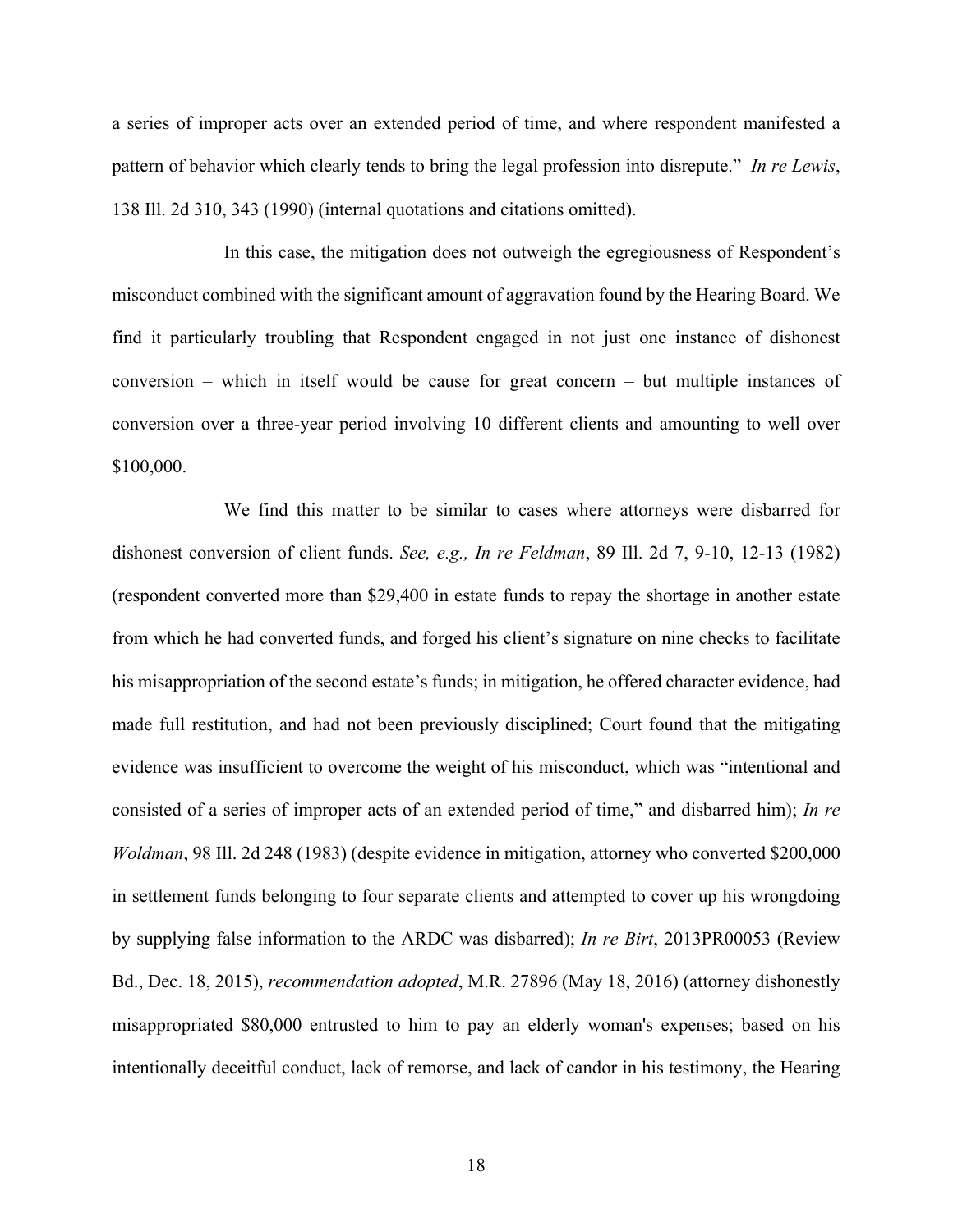and Review Boards recommended, and the Court imposed, disbarment); *In re Harris,* 97 SH 88 (Review Bd., Oct. 13, 1999), *petition for leave to file exceptions allowed*, M.R. 16300 (Jan. 24, 2000) (attorney dishonestly converted around \$28,000 in settlement funds in eight personal injury matters over a one-year period of time, and made a false statement to a lienholder regarding the amount of a settlement; in mitigation, he admitted much of the misconduct, had no prior discipline, and provided evidence of good character; the Court disbarred him).

Respondent's conduct is at least as egregious as that of the attorneys in the foregoing cases. Her pattern of dishonest conduct convinces us that Respondent poses a significant risk to the public and profession. Consequently, we believe that her disbarment is necessary to protect the public, maintain the integrity of the legal profession, and protect the administration of justice from reproach. *Timpone*, 157 Ill. 2d at 197.

Accordingly, we recommend that Respondent be disbarred. We find this sanction to be commensurate with Respondent's misconduct, consistent with discipline that has been imposed for comparable misconduct, and necessary to serve the goals of attorney discipline, act as a deterrent, and preserve the public's trust in the legal profession.

#### **CONCLUSION**

For the foregoing reasons, we find no error in the hearing panel chair's ruling denying Respondent's request to continue the hearing, nor in the Hearing Board's findings of fact or conclusions regarding misconduct. We therefore affirm them. We recommend that, for her misconduct, Respondent be disbarred.

Respectfully submitted,

R. Michael Henderson Bradley N. Pollock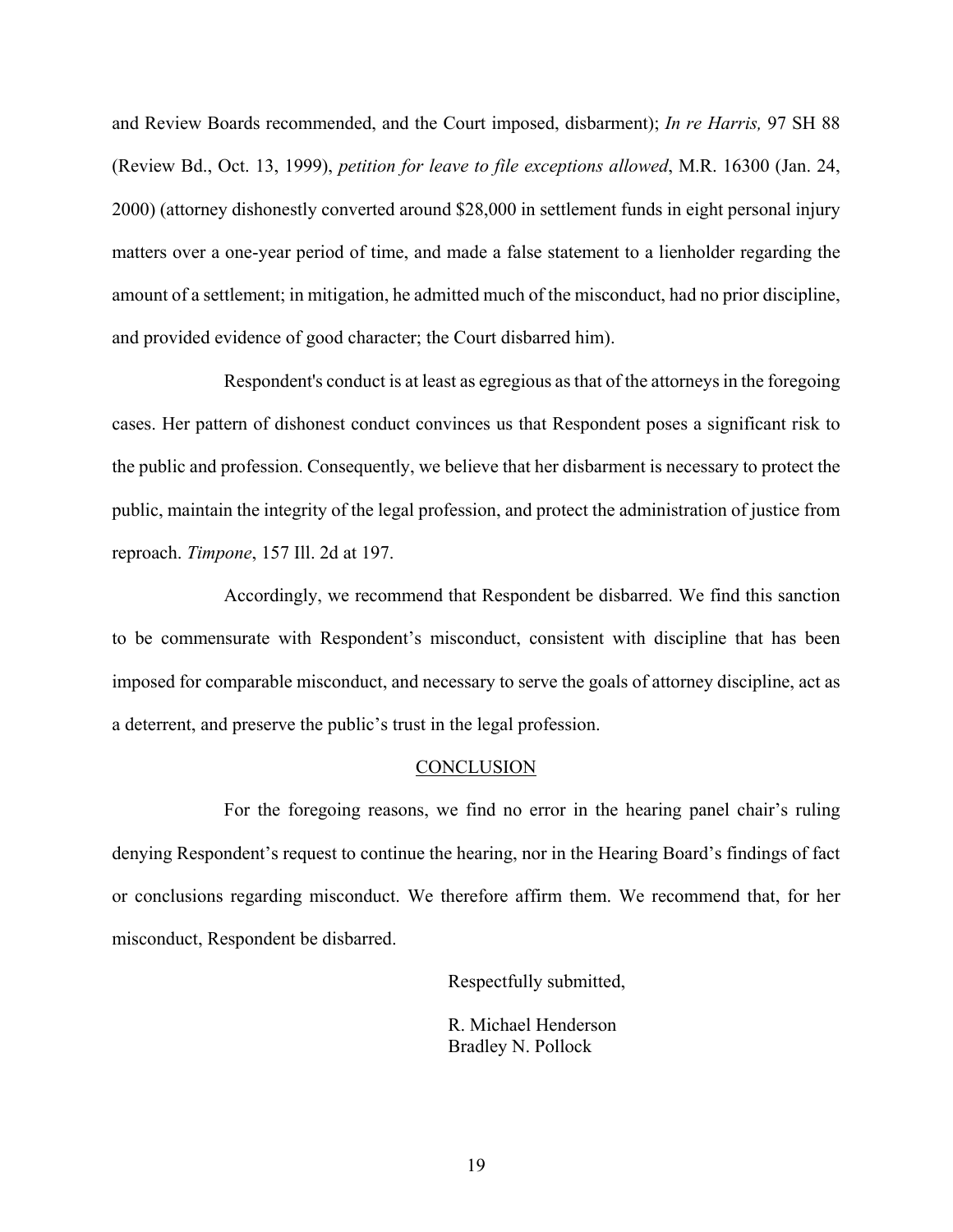#### **Leslie D. Davis, dissenting:**

I agree with my colleagues that, given our standard of review, we cannot find that the hearing panel chair abused his discretion in denying Respondent's request to continue her hearing. I also agree with my colleagues that the Hearing Board's findings of fact and conclusions of misconduct should be affirmed because they are supported by evidence in the record. However, given the unique circumstances of this matter, particularly Respondent's uncontroverted testimony regarding her mental illness, I believe that disbarment is too harsh of a sanction. I would recommend, instead, a suspension of three years and until further order of the Court.

Respondent's misconduct was egregious and warrants a significant sanction. My recommendation of a lengthy suspension until further order rather than disbarment is based largely on my feeling that she should have benefitted from more empathy and a greater understanding of her cultural background, which explained her delay in informing her counsel of her mental health issues. It also takes into account the substantial amount of mitigating evidence present in this matter. In short, I simply do not believe that the circumstances of this matter warrant disbarment.

I also believe a suspension of three years and until further order is amply supported by precedent. *See, e.g., In re Smith*, 2020PR00089, *petition to impose discipline on consent allowed*, M.R. 30971 (Nov. 16, 2021) (suspension of three years and until further order where attorney dishonestly converted about \$31,000 in two matters; in mitigation, he was candid and expressed remorse for his conduct and made restitution of about \$6,000 in one of the matters; in aggravation, he was previously suspended for similar misconduct, engaged in intentional conduct that took place over several years, and had not returned about \$25,000 in the other matter); *In re Vano*, 2019PR00095, *petition to impose discipline on consent allowed*, M.R. 30438 (Sept. 21, 2020) (suspension of three years and until further order where attorney dishonestly converted more than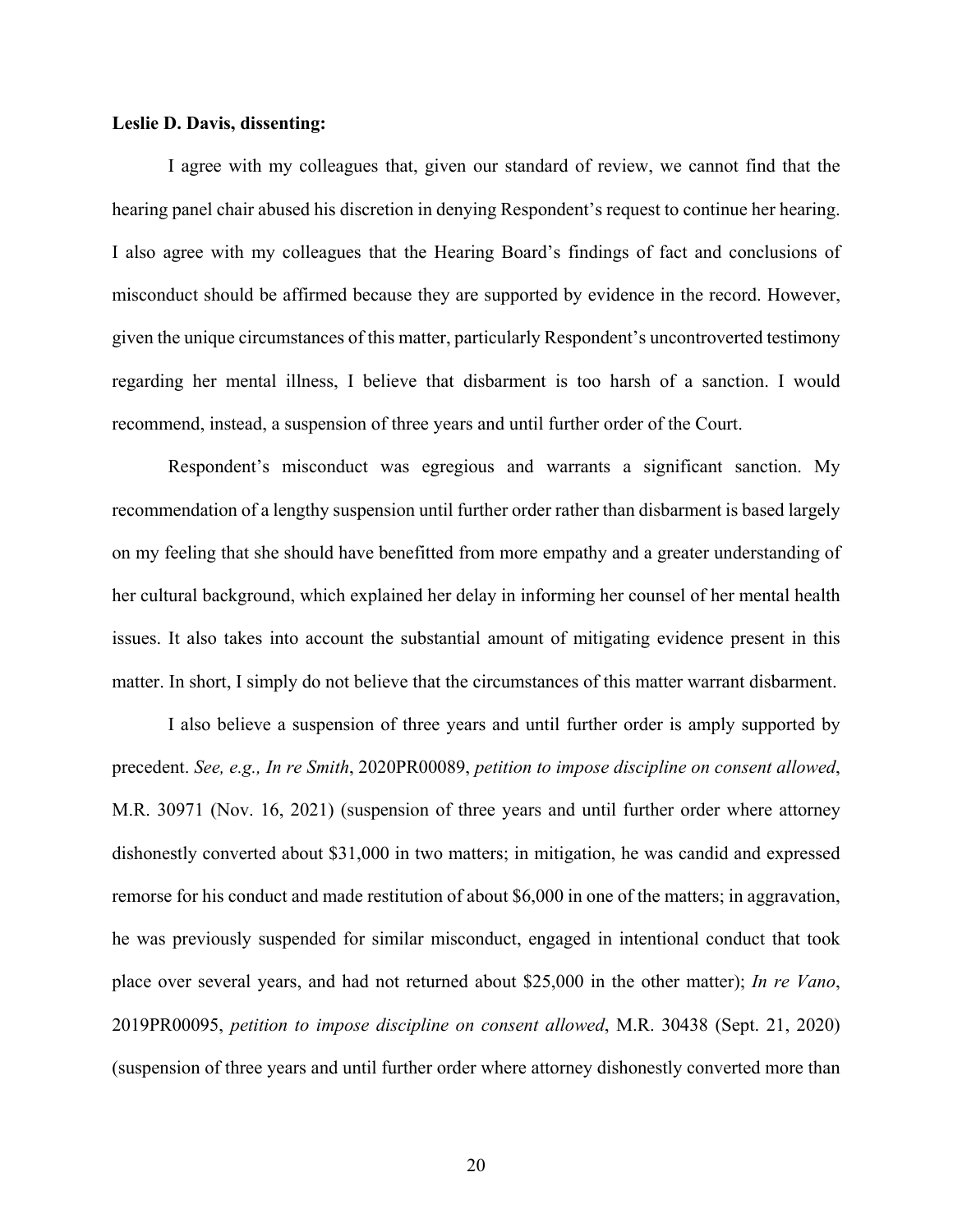\$111,000 from four different clients and several third-party lienholders for his own personal or business purposes; in mitigation, he made full restitution to the affected parties; in aggravation, he was previously disciplined for converting funds from his law firm, engaged in intentional conduct that took place over several years, and caused harm to his clients and the lienholders); *In re Rosen*, 2012PR00088 (Review Bd., Feb. 27, 2015), *approved and confirmed*, M.R. 27362 (Sept. 21, 2015) (suspension of three years and until further order where attorney dishonestly converted more than \$85,000 from two clients, as well as made misrepresentations to a police officer and presented fabricated bank records to the Administrator in order to conceal his conduct; in mitigation, he had not been previously disciplined; in aggravation, he had not made complete restitution as of the time of his hearing); *In re Garside*, 98 CH 105 (Hearing Bd., Mar. 27, 2001), *approved and confirmed*, M.R. 17527 (June 29, 2001) (suspension of three years and until further order where attorney misappropriated \$51,000 from an elderly client; in mitigation, he had not been previously suspended, made full and timely restitution, had engaged in *pro bono* work and charitable activities, and presented character witnesses; in aggravation, he misappropriated funds from a vulnerable client).

Although the amount of misappropriated funds is greater in this matter than in the foregoing cases, the foregoing cases involve greater aggravation than that involved here. For example, the attorneys in *Smith* and *Vano* were previously disciplined for similar misconduct, which is significantly aggravating. The attorney in *Rosen* not only misappropriated a significant amount of money, but engaged in additional misconduct that included lying to a police officer and to the  $ARDC<sub>1</sub><sup>4</sup>$  and had repaid only a fraction of the misappropriated funds as of the time of his hearing. And the attorney in *Garside* took advantage of a vulnerable client who was elderly and infirm and had no family to supervise her affairs.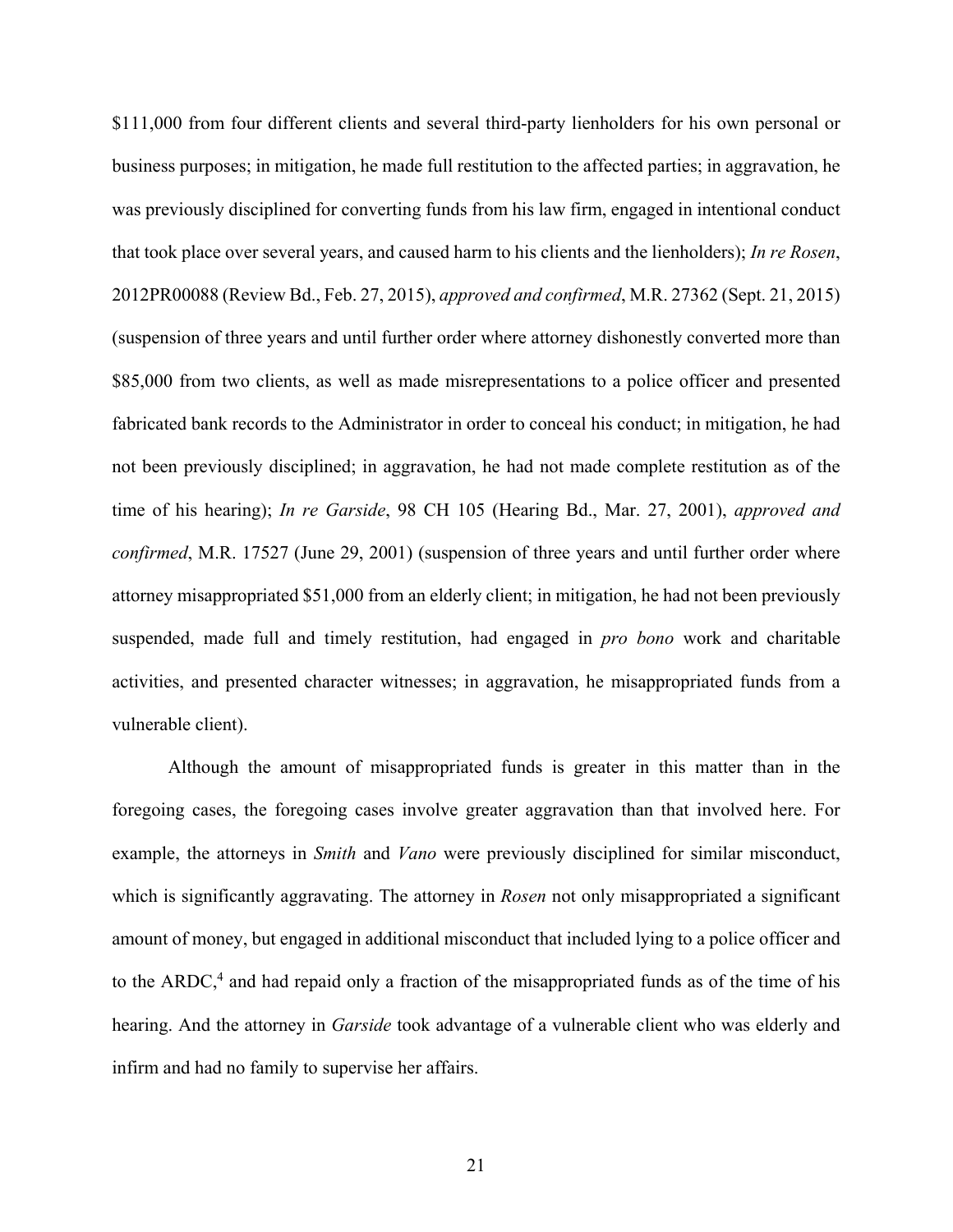Based on the mitigation that is present in this matter, including Respondent's uncontested testimony regarding her mental health struggles during the time of her misconduct, while also considering the serious aggravating factors, I find the circumstances of this matter to be no more egregious than the foregoing cases in which the attorneys were suspended for three years and until further order. I thus believe the same sanction is warranted in this matter, and that it would be sufficient to serve the purposes of attorney discipline. Notably, it would serve the paramount purpose of protecting the public, because, as with disbarment, Respondent would have to show rehabilitation in order to be reinstated to practice.

I therefore would recommend that Respondent be suspended for three years and until further order of the Court.

## **CERTIFICATION**

I, Michelle M. Thome, Clerk of the Attorney Registration and Disciplinary Commission of the Supreme Court of Illinois and keeper of the records, hereby certifies that the foregoing is a true copy of the Report and Recommendation of the Review Board, approved by each Panel member, entered in the above entitled cause of record filed in my office on January 20, 2022.

> /s/ Michelle M. Thome Michelle M. Thome, Clerk of the Attorney Registration and Disciplinary Commission of the Supreme Court of Illinois

MAINLIB\_#1461733\_v1

<u>.</u>

<sup>&</sup>lt;sup>1</sup> The complaint also charged her in three counts with making false statements in a disciplinary investigation, but those counts were voluntarily dismissed shortly before hearing.

 $2$  In her appellate briefs, Respondent argued that this matter should be dismissed because of the hearing panel chair's error in denying her request for a continuance. At oral argument, Respondent's counsel asked that the matter be remanded to the Hearing Board for a new hearing rather than dismissed. Because we affirm the Hearing Board's findings of misconduct, we do not address that discrepancy in relief sought beyond this footnote.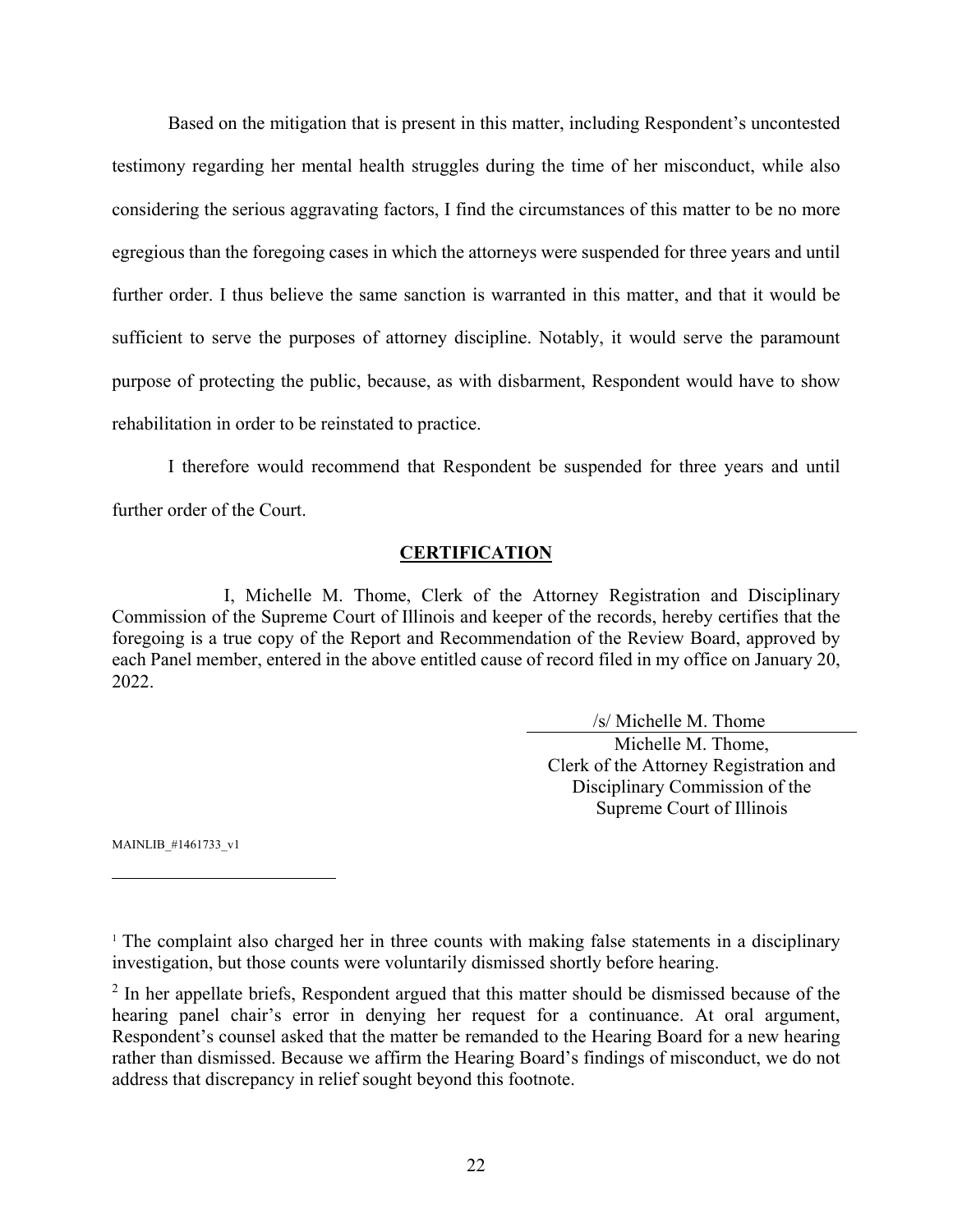<sup>3</sup> Commission Rule 272 provides: "The Chair may continue a hearing or prehearing conference at the Chair's discretion…. No hearing shall be continued at the request of a party except under extraordinary circumstances" (emphasis added).

 $\overline{a}$ 

<sup>4</sup> In the present matter, the Hearing Board found, in aggravation, that Respondent falsified documents to support her claims that she acted properly in handling her clients' matters. However, the Administrator, which initially charged her with making false statements in a disciplinary investigation, voluntarily dismissed those counts of the complaint. Thus, unlike in Rosen, Respondent was not found to have violated Rules 8.1(a) or 8.4(d).